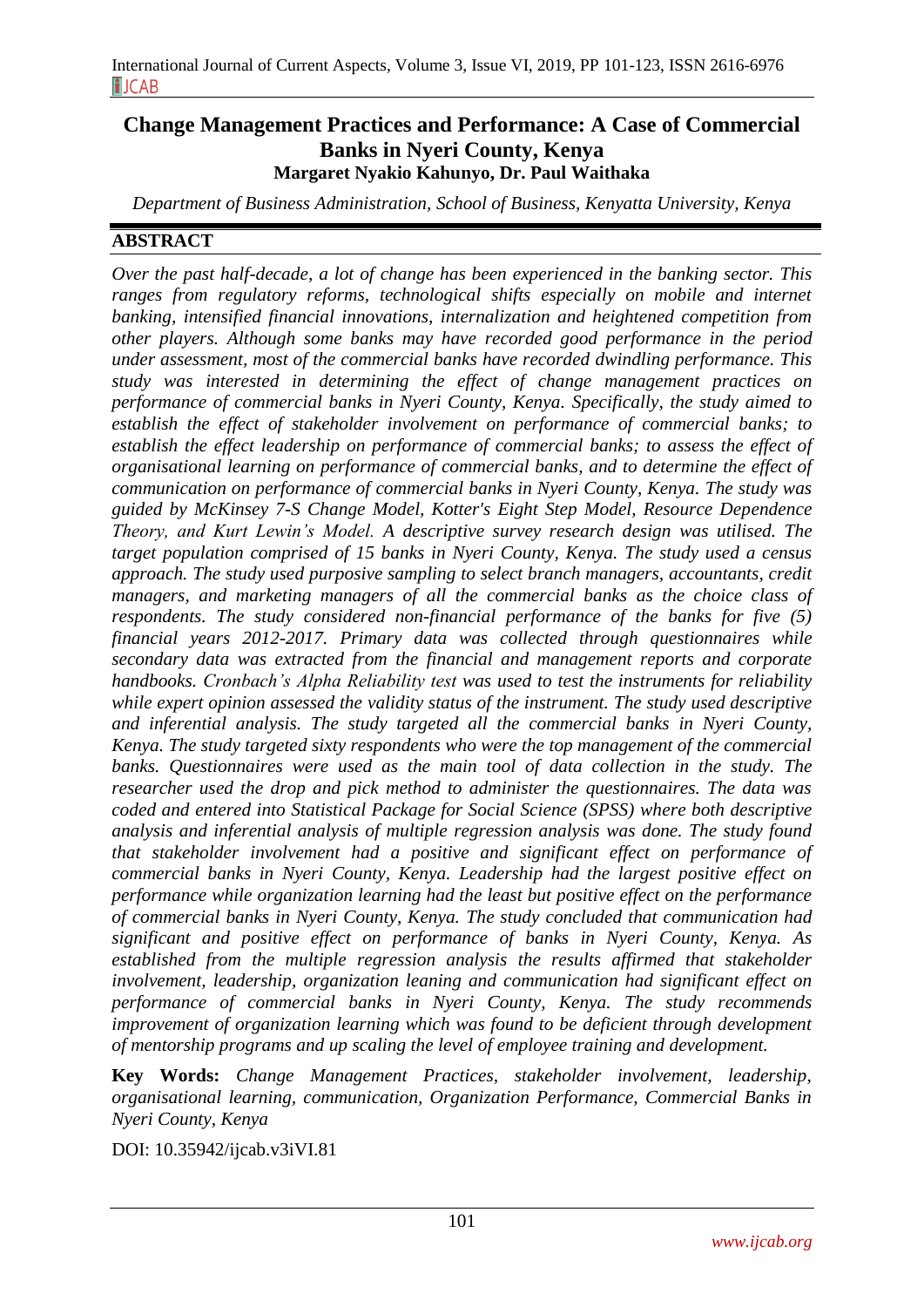## **Cite this Article:**

Kahunyo, M., & Waithaka, P. (2019). Change Management Practices and Performance: A Case of Commercial Banks in Nyeri County, Kenya. *International Journal of Current Aspects*, 3(VI), 101-123. https://doi.org/10.35942/ijcab.v3iVI.81

#### **1. Introduction**

Oloo (2012) describe performance as the achievement arising out of organizational activities. World over, the banking sector has been struggling with poor performance with many players having had to close doors. This has been the case with both developed and developing countries which experienced financial crisis with Citibank writing off more than \$39 billion in losses (Heilpern, Haslam, & Andersson, 2009). The Japanese financial sector has also faced financial crisis which was a threat to the global financial system (White, 2002). In Africa, South African banking sector experienced declining trends in performance as the effects of the global financial crisis in 2007 to 2009 trickled down to developing other economies (Mabwe, 2010). Likewise, commercial banks in Uganda have also had poor performance indicated by a low market share of 17.5% (Frederick, 2015). A report by AIB Capital Kenya (2016) indicates that the banking sector valuations have reduced drastically with price to book ratio decreasing to  $0.8x$  in January 2017 from 1.9x at the end of 2014. Further, the report observes that the banking sector experienced low credit growth rate which was 4.6% as at September 2016. Additionally, the Central Bank of Kenya reported the collapse of three banks in a row including Dubai Bank of Kenya, Imperial Bank and Chase Bank (Kenya) Ltd. A report by Cytonn investment in June 2017 shows that Banks performance had declined and resulted to staff layoffs and closure of branches with 1340 employees laid off and 21 bank branches closed in the financial year 2016/ 2017.

In the recent past, a lot of changes have been evident in the banking sector driven by both external and internal organizational pressures. For instance, changes in regulation by the Central bank of Kenya such as the new interest rate regime introducing interest rate caps to not more than 4% above CBK rate have sent banks back to the board rooms with need to redefine their traditional ways of doing business. Other external pressures that are driving banks to change include regulation on the capital reserve requirement by CBK. Capital requirements have resulted to consolidation of commercial banks through mergers and acquisition activities for example Diamond Trust Bank acquiring Habib Bank, I & M Holdings acquiring Giro bank. Reports have underlined poor change management as a principal reason for low performance in the banking sector. Cytonn investment (2016) reported that banks experienced low net interest earnings leading to poor performance. It is therefore imperative that banks rethink their change management practices and lay down a framework that wins confidence of all stakeholders and keeps organizations in the momentum of good performance.

Penman and Penman (2007) describe performance as a measure of an organisation's earnings and value appreciation. It has also been described as the extent to which an organisation achieves or fulfil its objectives. In the context of banks, firm performance can be evaluated based on a number of parameters. These include financial measures and non-financial measures (Ittner & Larcker, 2003). The goal of both financial and non-financial metrics assess the level to which the organisation ids able to reach or achieve business objectives. While financial measures rely on monetary metrics, the non-financial measures are not monetary and are more long term oriented. According to Kaplan and Atkinson (2015), financial metrics can be inaccurate as they can be manipulated by managers to help them achieve their targets (Folan & Browne, 2005). They are mainly based on financial ratios that include profitability ratios, liquidity (solvency), leverage (debt), asset efficiency (turnover),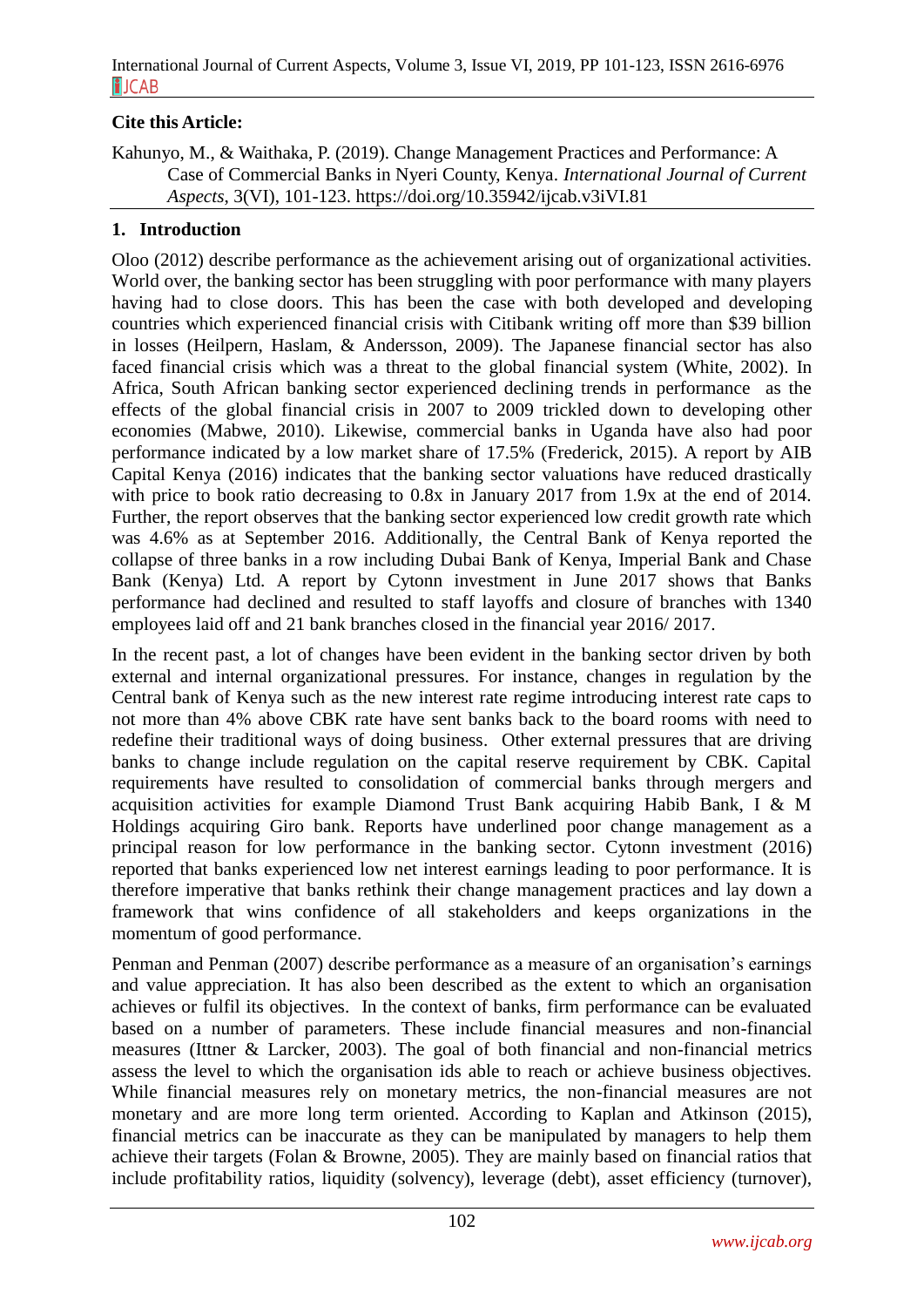profitability as well as market ratios (Wild, Bernstein, Subramanyam & Halsey, 2004).Nonfinancial performance measures on the other hand are ideal for their long term focus (Balkenhol, 2007). The nonfinancial indicators will be applied in evaluating the performance of Commercial Bank in Nyeri County, Kenya. The metrics of interest will be market share, customer base (growth), customer attraction and customer retention. According to Ang and Buttle (2006), customer attraction involves winning new customers to the firm from other rival firms. Attracting customers is the principal goal of most banks, because it is the customer who creates demand for their products and drives their turnovers and profits. Customer retention is the extent to which the firm is able to protect or maintain loyal customers. Customer retention involves activities and actions undertaken to reduce the number of customer defections. The objective of customer retention is to help banks to retain as many customers as possible, often through customer loyalty and brand loyalty initiatives (Thomas, 2001). Penman & Penman (2007) highlights market share as the proportion of the market attributable to a firm as indicated by their sales in relation to other similar firms. Customer base refers to the number of clients that an organisation has at a given point in time. Growth represents the change (decline or increase) in customer base at a given point or span of time.

Change management entails a systematic approach to dealing with either environmental, organisational or individual changes. According to Gill (2002), the facets of change management practices include adapting to change, controlling change, and effecting the change. A proactive approach must therefore define, implement and review change procedures and take cognisance of dynamics within and without the firm. Hayes (2014) argues that change management is concerned with key factor changes in the management and how well they are managed to achieve competitive advantage and consequently high performance. Todnem (2005) argued that change management is crucial for an organization in order to sustain and enhance competitive advantage. Burnes (2004) argues that adaptation entails developing a structured methodology for responding to changes in the business environment. Control entails appraising, evaluating and reviewing the change process, and outputs against some pre-set standards. Implementation or effecting the change requires that enough resources are set aside and all participants involved and empowered to handle the process. As such, organizational change management takes cognisance of both the processes and tools used to effect changes at the organizational level. This, according to Dawson (2001), is to ensure that change is implemented with the least resistance possible.

Hamel (2008) outlines the practices of change management as; employee counseling, stakeholders involvement, leadership, communication and feedback, learning and development and monitoring and control. Employee counseling is the process of assisting employees with help and support to withstand the complexities and disruptions associated with change introduction. As argued by McLeod (2011), employee counselling is an organisational workforce intervention that takes a problem-solving approach to tackling the challenges at hand,. Change comes with its own disruptions which could lead to diminishing productivity resulting from stress-related inefficiency and incompetence. As such, employee counselling serves to control the negative effects of stress at both the individual and organisational levels. Employee counselling accords the workforce a valuable opportunity to work through problems in a strictly confidential and supportive atmosphere. According to McMahon (2014), the ingredients of a prudent employee counselling framework involves giving information, direct action, teaching and coaching, advocacy, and providing feedback and advice to employees on matters change.

Morgan and Zeffane (2003) stated that employee involvement is the direct participation of staff in an organization in the process of accepting and implementing change. According to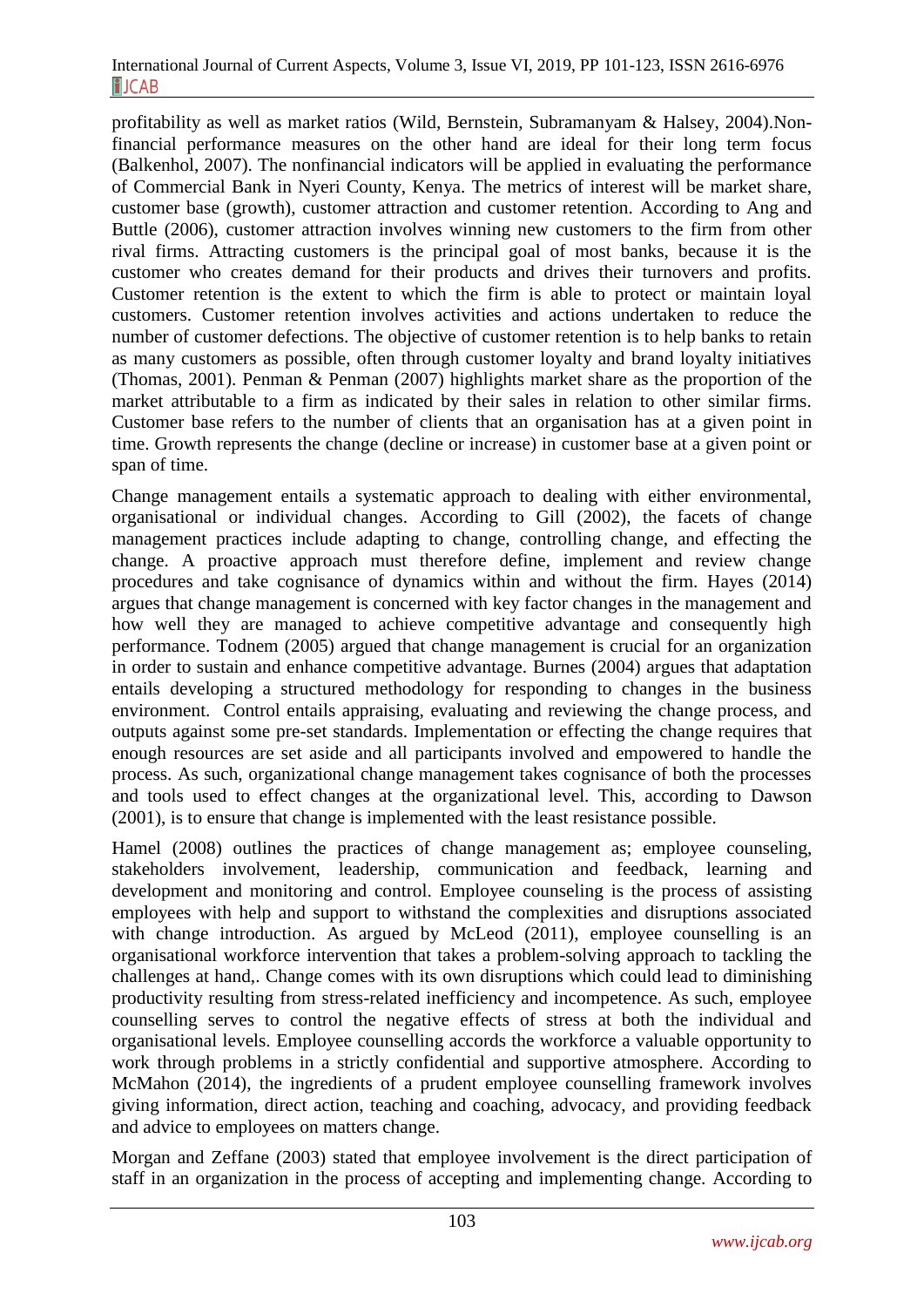Proctor and Doukakis (2003), the implementation and efficient management of change requires involvement from each part of your company, including the employees who are directly involved in service delivery. The dimensions of employee involvement are establishment of change committees, test groups and follow up mechanisms. Through the change committee, it is possible for the organisation to ensure direct employee involvement in any organizational change which is critical to proper implementation (Gill, 2002).

The change committee needs to be representative embracing all the departments or units of employee engagement. By directly involving employees in planning change, the firm finds it easier to execute that change (Morgan & Zeffane, 2003). Test groups should also be established prior to change introduction in order to have a taste of the complexities or opportunities associated with it. It is important that staff from all levels involved. Through follow up, the organisation is able to seek out employee opinions and suggestions on how to improve change processes. Organisations should consistently seek input from the change committee, and run updates through the test group in readiness for adoption as a permanent part of the change (Smith, 2005). Effective communication is the smooth movement of information in an organization to ensure intended message is delivered successfully(Aladwani, 2001). Communication must be designed in line with the mission, vision and objectives of the organization. The communication strategy takes cognizance of the organizational stakeholders, the level within the organization, the communications channels, the measurability of effectiveness, and timeliness. Vetter and Reed (2000) defined monitoring and control as a process of measuring the success of change initiatives and taking corrective action to assure that the business is on track to meet its goals. Change initiatives can be delayed for many reasons, including unforeseen risks, optimistic estimates, and evolving requirements. The reality is that change implementation rarely go as planned. The processes in the monitoring and controlling process trigger change requests that enable as the systems to get back on track (Murphy, 2009).

Organizational learning and development is an organization's talent management strategy that aligns individual goals to organization's objective(Cummings & Worley, 2014). Organizational learning involves creating, retaining, and transferring knowledge within an organization. A learning organisation appreciates the fact that the firm's improvement and performance will be premised on its ability to gain experience and talent. The organisation uses the experiences to create knowledge which offers great value to the firm. According to Burnes (2004), the organizations that enhance their learning capabilities enjoy a leadership edge in the competition, Such firms are able to retain their innovativeness while meaningfully improving their top line as well as bottom line profitability (Wang and Ahmed, 2003). According to Beerel (2009), effective leadership is the ability to inspire, motivate and manage a team to achieve set objective. As argued by Gill (2002), leaders aren't immune to the pressure of the diverse expectations of stakeholders. The organization and even the external players look up to the leaders for clarity, connection, and accountability in the context of change. According to Bass and Stogdill (1990), leadership is the ability of an individual or organization to guide other individuals, teams, or entire organizations through a certain course. There are several styles of leadership which include participative, laissezfaire, autocratic, transactional and transformational leadership. As the allocators of resources for change implementation, the leaders are at the centre stage of change success (Doppelt, 2009). Organisational leaders also serve to clarify the vision and communicate it effectively, developing a close connection with employees and being accountable and transparent. A prudent leadership strategy is one that establishes a clear vision for the change management process. Good leadership also put in place a clear structure which support the change. It also measures, reward, and recognises systems to measure and reward the accomplishment of the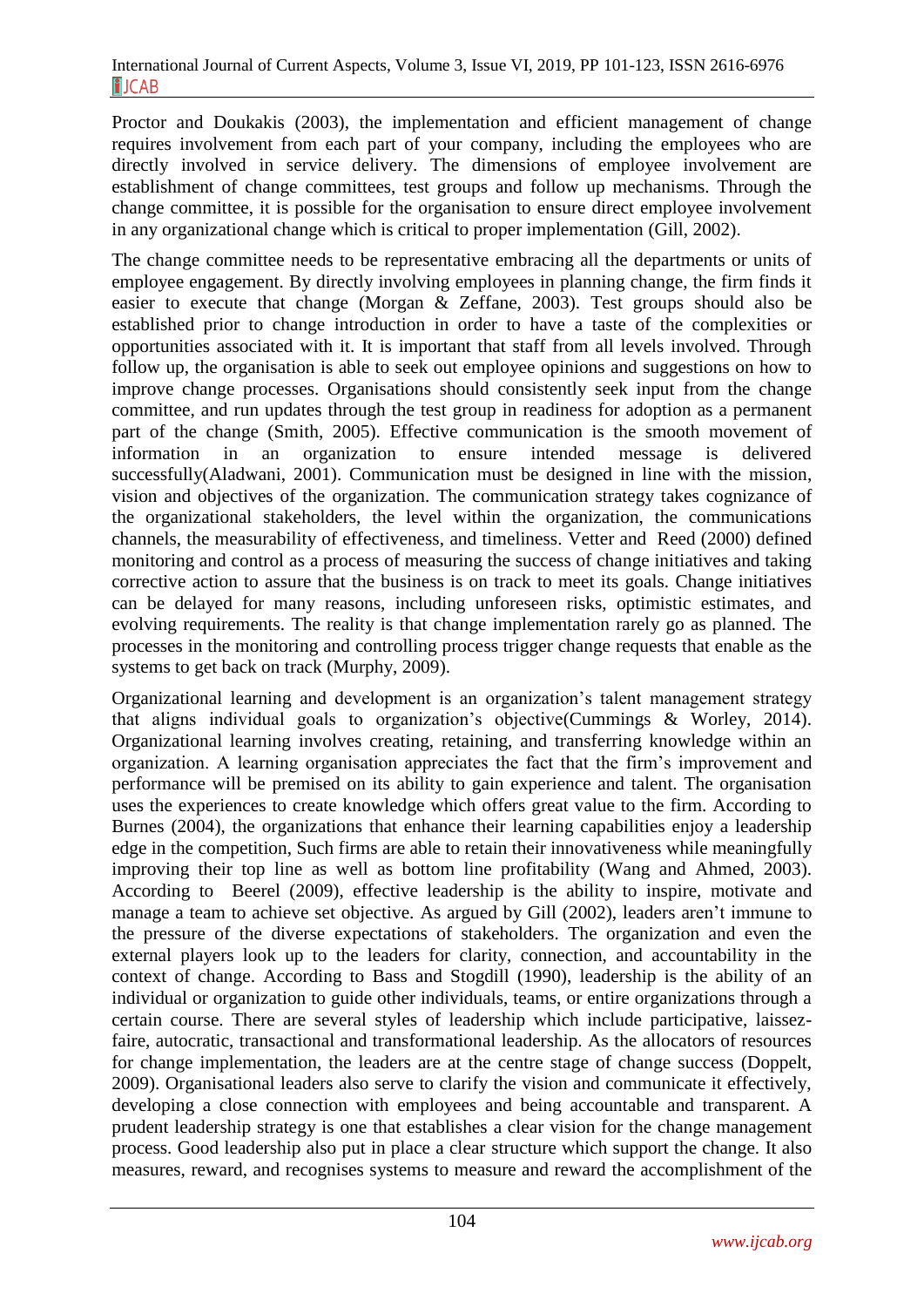new goals. Good leadership also solicits t and acts upon feedback from other members of the organization. It finally recognizes the human element in the change.(Graetz, Rimmer, Lawrence, & Smith, 2006).

The performance of commercial banks in Kenya has been dwindling in the background of many changes facing the once vibrant sector in the Kenyan economy. This condition has seen players such as Dubai Bank of Kenya, Imperial Bank and Chase Bank (Kenya) Ltd shutting doors. The market value of the banks has been declining. As observed by AIB Capital Kenya (2016), the price to book ratio reduced to 0.8x in January 2017 from 1.9x at the end of 2014. This is indicative of dwindling fortunes in realizing maximisation of shareholders' wealth. The level of credit growth has also shrunk drastically standing at a low of 4.6% as at September 2016. This has happened in the backdrop of new interest rate regime that caps interest rates chargeable by commercial banks at not more than 4% above Central Bank Rate (CBR). Cytonn investment (2017) further observes that the diminishing performance fortunes in the banking sector has cost players dearly and has resulted to staff layoffs and closure of branches with 1340 employees laid off and 21 bank branches closed in the financial year 2016/ 2017. Commercial banks have also been reporting losses showing challenge in delivering returns on shareholder's investments. Most of the banks with branches in Nyeri County have consistently reported losses in the recent past. These include Sidian Bank (307 million loss) and Family Bank of Kenya (259.57 million loss) in 2017.Onuonga (2014) also asserts that between the financial years 2008-2013, the growth in Profits before Tax (PBT) of commercial banks has been less than 20% on average terms and represent a declining trend.

# **2. Statement of the Problem**

The banking sector has experienced major hiccups in the last few years which has seen the collapse of three banks in a row including Dubai Bank of Kenya, Imperial Bank and Chase Bank (Kenya) Ltd. This has reduced confidence in the public domain in regard to banking services (Onuonga, 2014). A report by Cytonn Investments (2017) indicates that there has been great decline in commercial banks. Earnings per share growth over the first quarter of 2017 coming in at 8.6% as compared to 13.6% earned in the first quarter of 2016 due to decline in Net interest income caused by interest rate cap introduced in September 2016. Major players in the banking sector have also incurred losses in the past financial year with Family Bank (Kenya) Ltd incurring a net loss of 260 million as compared to the net profit of 350 million made in the first quarter of 2016. Sidian Bank has also experienced a loss of Sh122.7 million as at June 2017 compared to a net profit of Sh158.2 million made in a similar period a year earlier. Its net Interest earnings have also reduced to Sh0.59 billion from Sh1.01 billion in June 2016. Sidian bank has also laid off 108 staff (Cyton Investments, 2016).

Change management has been fronted as a key to addressing the performance crisis as organizations come to terms with the reality of change as is the case with the banking sector. There is need to change management plans in an organization and to be aware of the changing nature of the organization's external environment (Hall & Hord, 2006). Numerous researches have been conducted on change management and performance but there are still many unresolved issues. Wanza and Nkuraru (2016) conducted a research on influence of change management on employee performance in University of Eldoret and concluded that leadership and structural changes had a positive influence on performance. Wachira and Anyieni (2015) conducted a research on effect of change management practices on performance of Teacher's Service Commission and established that communication had a positive impact on performance, however the other variables such as stakeholder involvement, leadership and organizational learning were not examined hence existence of an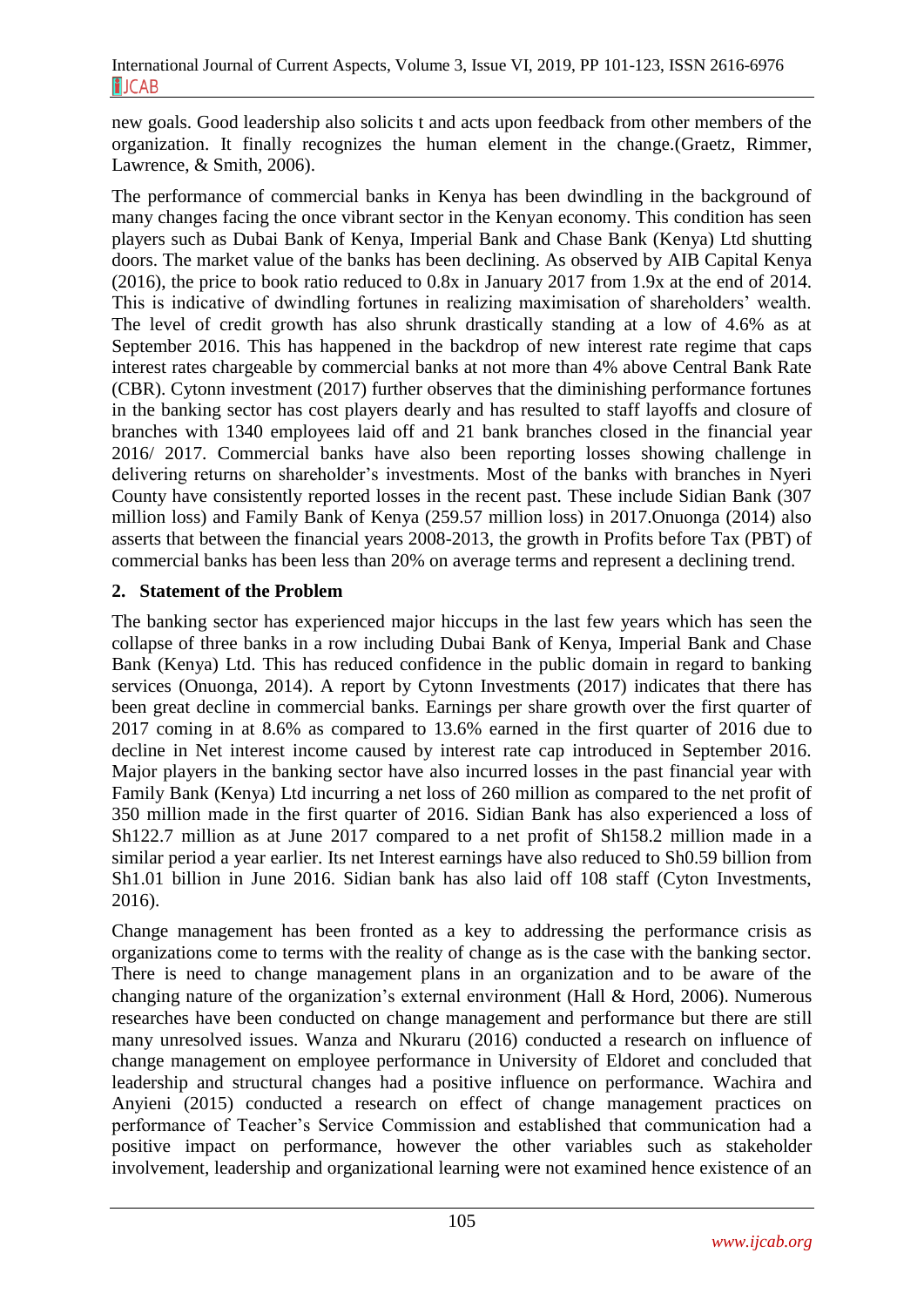empirical gap which the researcher aims to fill. Thus to fill these gaps and provide evidence for decision making that would enhance performance of commercial banks, the current study assessed change management practices and performance of commercial banks in Nyeri County, Kenya.

### **3. Objectives of the study**

The general objective of the study was to determine the effect of change management practices on performance of commercial banks in Nyeri County, Kenya.

Specific objectives were.

- i) To assess the effect of stakeholder involvement on performance of commercial banks in Nyeri County, Kenya.
- ii) To determine the effect of leadership on performance of commercial banks in Nyeri County, Kenya.
- iii) To establish the effect of organisational learning on performance of commercial banks in Nyeri County, Kenya.
- iv) To determine the effect of communication on performance of commercial banks in Nyeri County, Kenya.

#### **4. Theoretical Review**

Theoretical review entails an analysis of bodies of knowledge as captured theories relevant to the proposed analysis. The study was guided by McKinsey 7-S Change Model, Kotter's Eight Step Model, Resource Dependence Theory, and Kurt Lewin's Model.

### **4.1 McKinsey 7-S Change Model**

The Mc-Kinsey Model was developed by Peters and Waterman (1982). The basic foundation of the theoretical model was that there are seven internal aspects of an organization that need to be aligned if it is to be successful (Cellars, 2007). Notwithstanding the type of change, be it new processes, organizational mergers, restructuring, new systems, or change of leadership, the Mc-Kinsey model can be used to understand how the organizational elements are interrelated, and therefore ensure that the wider impact of changes made in one area is taken into consideration. According to Higgins (2005), the Mc-Kinsey model involves seven interdependent factors classified as either "hard" or "soft" elements. The hard elements include strategy, structure and systems. On the other hand, the soft elements comprise of shared values, skills, style and staff. As observed by Kaplan (2005), the hard elements are easier to delineate or identify. As such, management can directly influence them and they include strategy statements; organization charts and reporting lines; and formal processes and IT systems. In contrast, the soft elements can be more complex to describe, and are less tangible and more influenced by culture. The elements are however as important as the hard elements if the organization is going to be successful (Bate, 2010). Figure 1 represents the interdependency of the elements and represents a demonstration of how a change in one element affects all the others in the organisational model.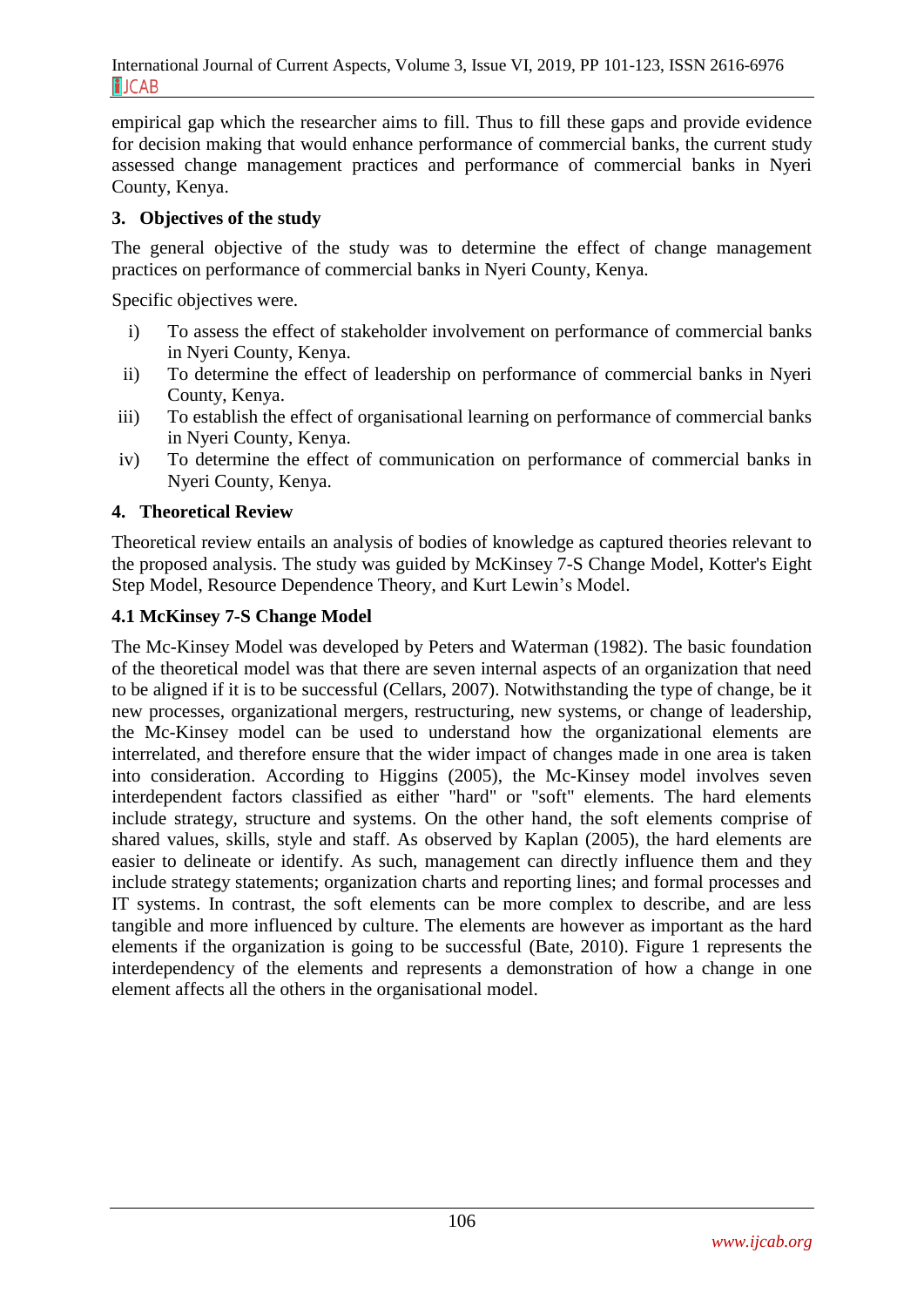

# **Figure 1: MC-Kinsey 7 S Change Model**

Source: *Peters and Waterman (1982)*

According to Kaplan (2005), strategy entails the plan employed to uphold and shape competitive advantage. Structure refers to the manner in which the organization is structured as well as the reporting lines in the organisation. Additionally, systems are essentially the daily activities that staff members are involved in to get the job assignments executed. Principal to the firm are the shared values or super ordinate goals which are in essence the core values of the firm as evidenced in the corporate culture and the general work ethic. Style describes the style of leadership adopted while staff is the organisation's employees and their general capabilities. Finally, skills represent the actual abilities and competencies of the employees working for the firm (Johnson, Whittington, Scholes, Angwin, & RegnŽr, 2013). In essence, the model builds on the basic premise that, for an organization to perform well, these seven elements need to be aligned and mutually reinforcing. According to Cellars (2007), the model is applicable in identifying what needs to be realigned to improve performance, or upholding alignment and performance during other types of change. This framework was helpful to the study, especially as regards the assessment of the role of leadership, organisational learning and development and stakeholder involvement in influencing the performance of the firm.

## **4.2 Kotter's Eight Step Model**

The model was proposed by Kotter (1996) in the book, "Leading Change." The eight step process is represented in the figure that follows.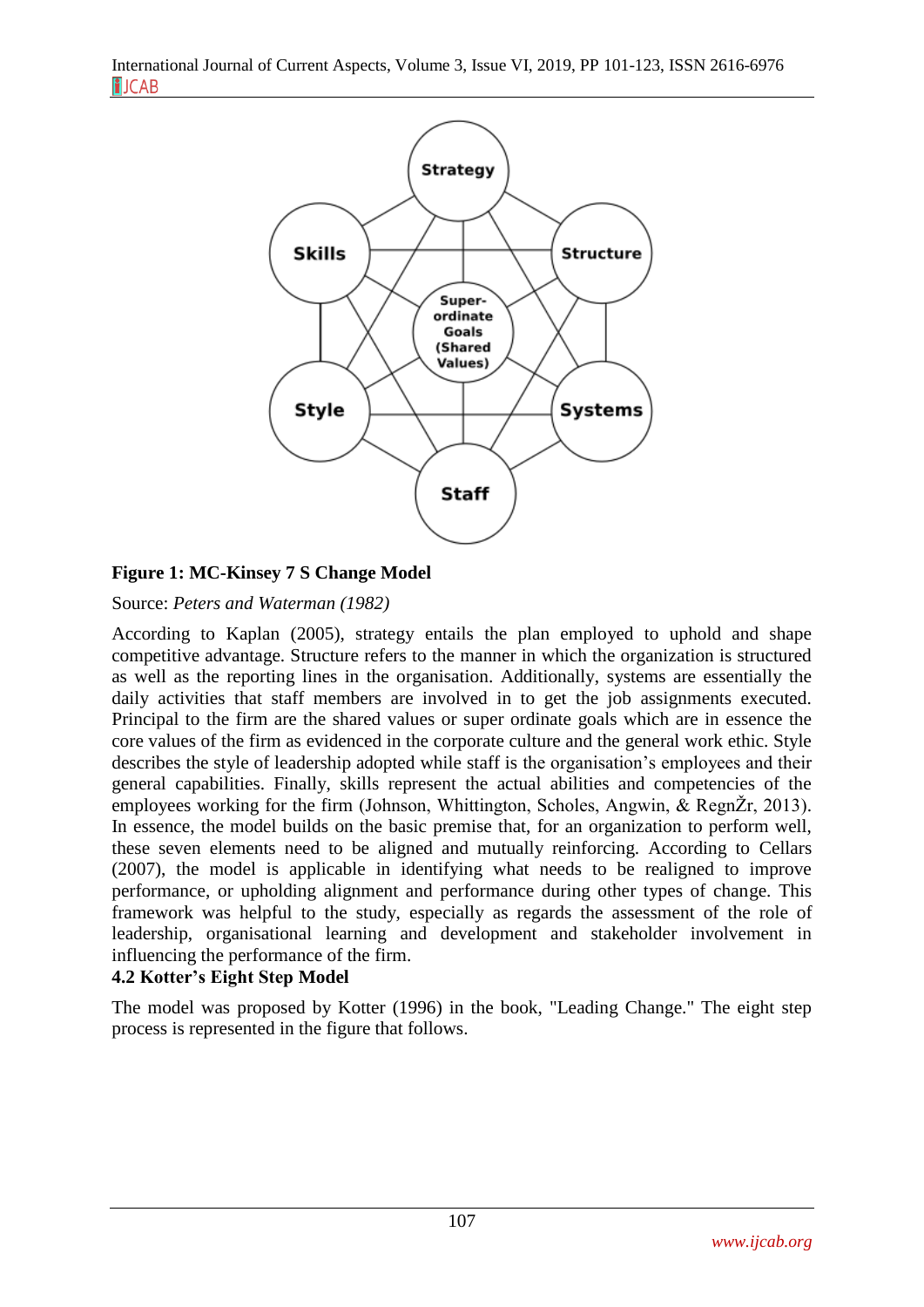International Journal of Current Aspects, Volume 3, Issue VI, 2019, PP 101-123, ISSN 2616-6976 **FJCAB** 



### **Figure 1: Kotter's Eight Step Model for Change**

#### Source: *Kotter (1996)*

The initial step in change introduction involves determining the need for change or creating a sense of urgency. The basic activities of this process entail an open, honest and convincing dialogue with stakeholders about what's happening in the marketplace and with regard to firm competitors. According to Gill (2002), having many people talking about the change you propose is key in creating the sense of urgency. The second step involves building the change team or forming a powerful coalition.Todnem (2005) asserts that this stage involves convincing stakeholders that change is necessary. This is effective in the presence of strong leadership and visible support from key personalities in the firm. The process also involves the identification of effective change leaders throughout your organization not necessarily following the traditional company hierarchy. Leading change in an organization necessitates the bringing together of a coalition of influential people whose power comes from a variety of sources such as job title, status, expertise, and political importance (Doll & Miller, 2008).

The third step entails the creation of a vision and values for change. A clear vision helps all stakeholders recognize the need for the proposed change. Stakeholders would accept a proposal that they understand well and will most likely commit themselves to achieve something they comprehend. Step four involves communicating the vision to various stakeholders. Newly established vision needs to be communicated frequently and powerfully, and embedded within all facets of the organization (Rose, 2002). The fifth step entails the removal of obstacles and empowering others. In this stage structures for change are established and continually checked and improved to support change introduction. According to Gill (2002), removing obstacles helps to empower the people you need to execute your vision, and it can help the change to move forward. The sixth step involves creating shortterm wins or noticing improvements and energizing. It essentially entails giving the company a taste of victory early in the change process. It is important to outline short term gains from change introduction as stakeholders can observe that the change is useful. This helps in countering critics and negative thinkers who might hurt the progress of change.

The seventh entails building on the change or consolidating. According to Doll and Miller (2008), short term wins are only the beginning of what needs to be done to achieve long-term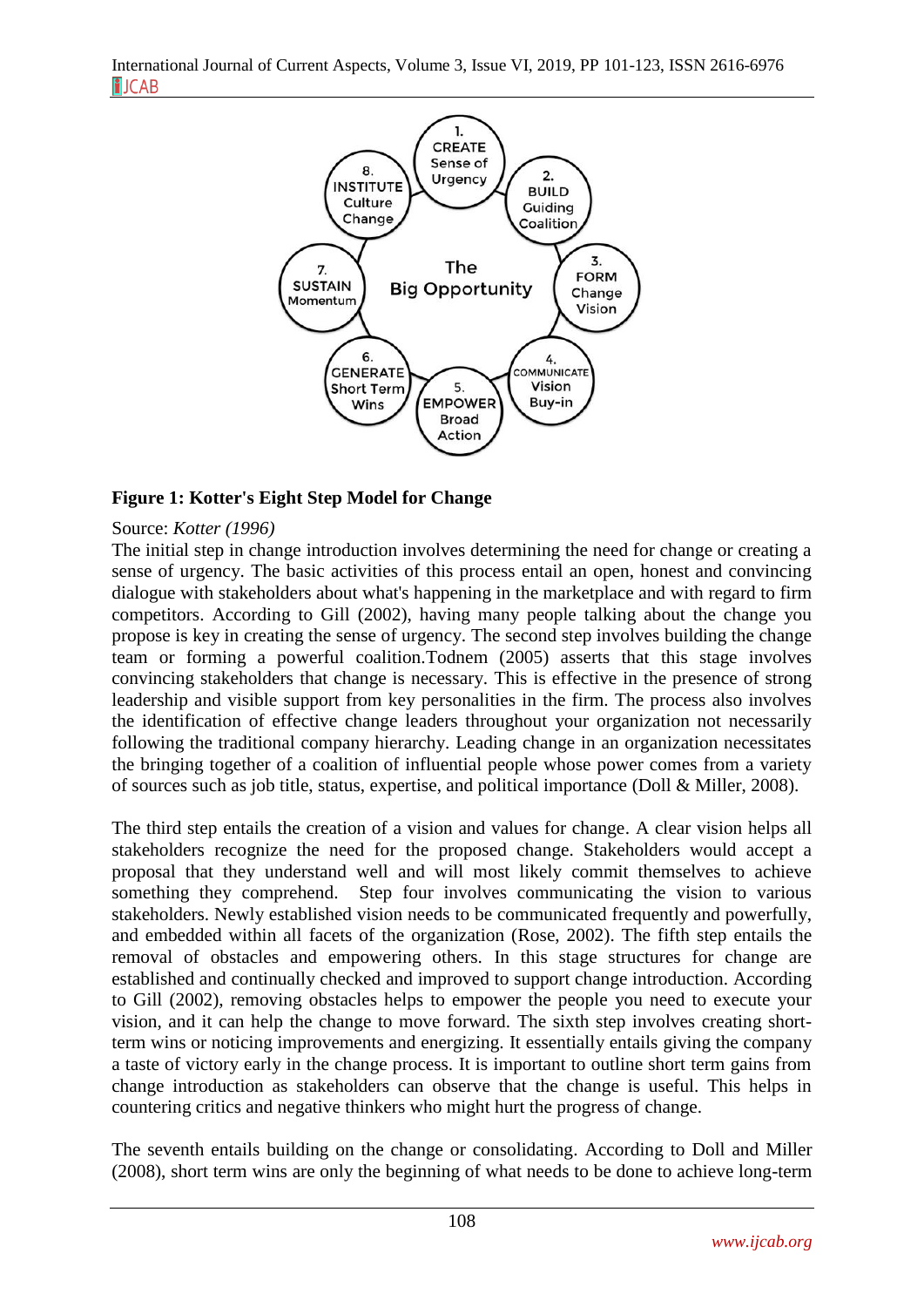change. Therefore, the organization needs to keep striving to achieve the ultimate long term goal. The ingredients of this step include continuous improvements and building a momentum of continuous success. Step eight or the last step involves anchoring the changes in corporate culture or institutionalizing. As Kotter (1996) observes, to make any change stick, it should be set at the very core of the organization. The constituents of this stage entail incorporating the change to be part of the corporate culture. It's also vital for the company's leaders to continue to support the change. The theoretical framework was helpful to the evaluation of leadership, stakeholder involvement, communication and feedback and organizational learning and their influence on performance of organizations.

# **4.3 Kurt Lewin Three Step Model**

Levasseur (2001) presents that Kurt Lewin's theory is founded on three key steps. These are unfreezing, moving and then refreezing. Unfreezing concentrates with reducing obstacles to change and exploiting the prospects of a change effort. The second step, moving stage centres on appreciation of the necessity for change and the acceptance of change. Effectively, organisational leaders as change agents should restore new system actively with all employees in the refreezing step (Hughes, 2007).



# **Figure 2: Kurt Lewin's 3 Steps of Change**

## **Source:** *Lewin (1947)*

Communication is one of the highly emphasised dimensions of change management by the authors. The idea is that organisational stakeholders should be constantly updated of proposed changes as they are the ones to implement. Organisational leaders should also regularly collect feedback to ensure that employees and other stakeholders do not encounter challenges. The framework was useful, particularly in the assessment of communication, leadership and stakeholder involvement variables of the study.

# **4.4 The Resource-Based View (RBV) Theory**

The theoretical framework is associated with Wernerfelt (1984) as a tool for gaining competitive advantage. Organizations take advantage of available opportunities by applying and constantly enhancing the tangible or intangible resources at the firm's disposal. The theorists behind the resource-based view (RBV) see resources as key to superior firm performance and argue that organizations should look inside the company to find the sources of competitive advantage rather than looking for competitive advantage from the competitive environment. Thus, the firm identifies change opportunities from within organisations and builds on the initiatives to enhance their competitiveness. The resource based view puts emphasis on resources and capabilities as the very beginning of competitive advantage. The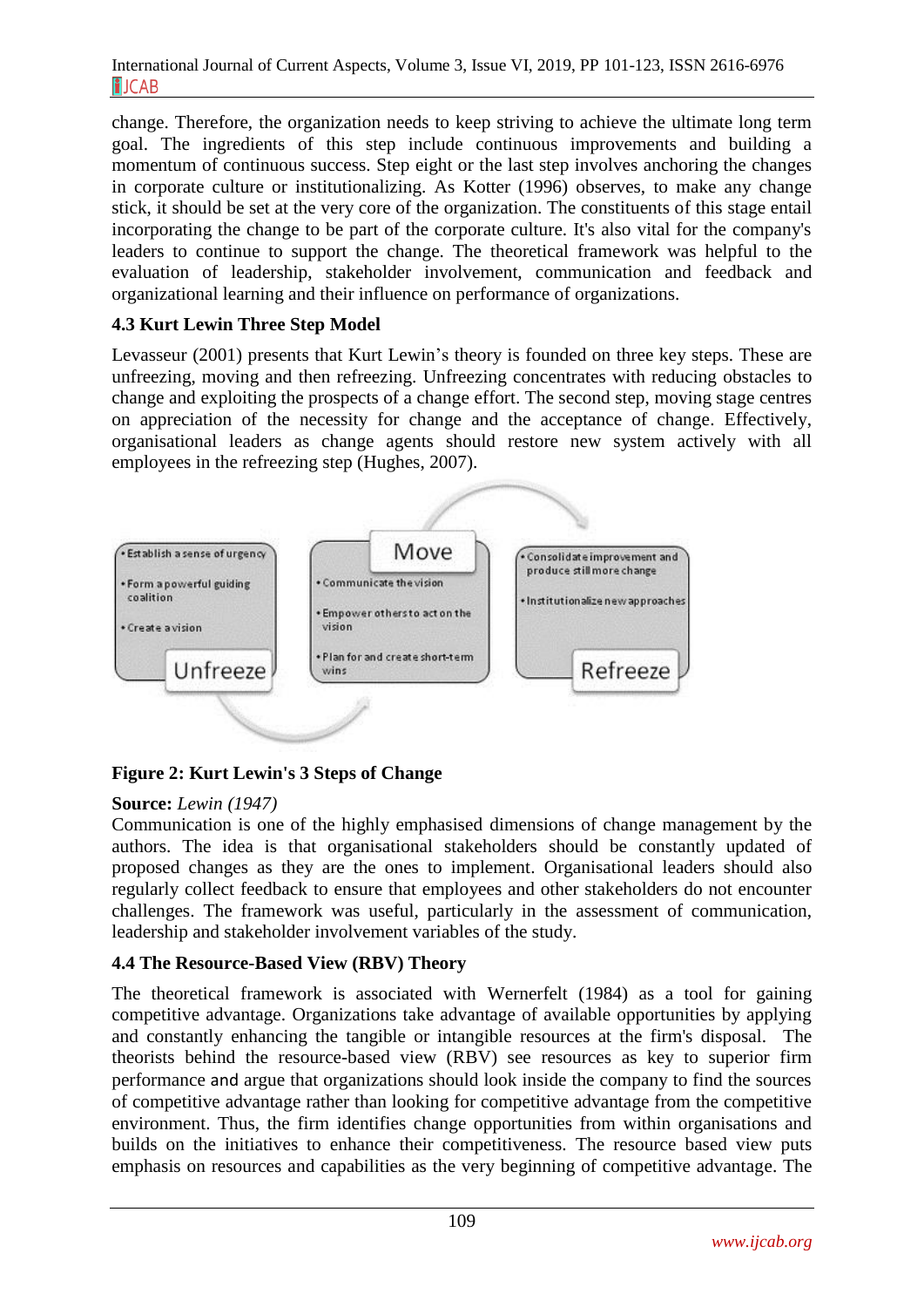model develops the body of knowledge of differential firm performance and also ushers new dimensions to the understanding of strategic management as a corporate discipline (Barney and Clark, 2007).

The RBV proponents assert that it is much more viable to use existing firm resources in exploiting external opportunities in a new way as opposed to acquiring new skills for each new opportunity. The basic premise of the RBV framework is the role of resources in influencing organizational performance (Arend, 2006). The resource-based view (RBV) holds that by innovatively delivering superior value to customers, a firm would stand a chance to win competitive advantage. For the current study, the RBV framework applies as resources will have ramification on the ability of the firm to effectively manage change in the organization. The ability of the firms to ensure stakeholders are effectively engaged and empowered for change will be influenced by the level of resources at firms' disposal. Top management support and leadership factor in general will be influenced by resources at hand. Likewise, the ability to institute effective communication systems and build a learning organization is dependent on resource availability. This theoretical orientation found application to the current study as regards the assessment of change management and its influence to organizational performance.

# **5. Empirical Literature Review**

The empirical review presents and appraises methods, concepts, contexts and results of past studies on the subject of change management practices and organisational performance. Captured in the review are research approaches, results, and sanctions of the studies. The main goal of the review was the identification of study gaps to guide the current study. The performance of commercial banks in Kenya has been dwindling in the background of many changes facing the once vibrant sector in the Kenyan economy. This condition has seen players such as Dubai Bank of Kenya, Imperial Bank and Chase Bank (Kenya) Ltd shutting doors. The market value of the banks has been declining. As observed by AIB Capital Kenya (2016), the price to book ratio reduced to 0.8x in January 2017 from 1.9x at the end of 2014. This is indicative of dwindling fortunes in realizing maximisation of shareholders' wealth. The level of credit growth has also shrunk drastically standing at a low of 4.6% as at September 2016. Cytonn investment (2017) further observes that the diminishing performance fortunes in the banking sector has cost players dearly and has resulted to staff layoffs and closure of branches with 1340 employees laid off and 21 bank branches closed in the financial year 2016/ 2017. Commercial banks have also been reporting losses showing challenge in delivering returns on shareholder's investments. Onuonga (2014) also asserts that between the financial years 2008-2013, the growth in Profits before Tax (PBT) of commercial banks has been less than 20% on average terms and represent a declining trend. Maina (2018) reviewed the performance of commercial banks in Kenya and demonstrated that the market share of commercial banks in Kenya was declining. This condition is further outlined by Nyandoro (2015) indicating that the period following introduction of interest rate capping law has diluted the competitive position of banks, resulting to decreased market share. CBK (2018) presents that tier one banks, comprising of the big banks constituted 49.90 percent of total industry's market share. Tire 2 banks comprising of medium-sized lenders constitute 41.70 percent of the market share with tier three (small banks) commanding a mere 8.40 percent. In a review of strategic change management practices at Barclays bank of Kenya, Nzuki (2016) highlights that innovation was moderately embraced at the bank. Cytton Investments (2018) notes that innovation performance of banks was different for individual players with the big banks showing higher innovation levels than small banks. The banks in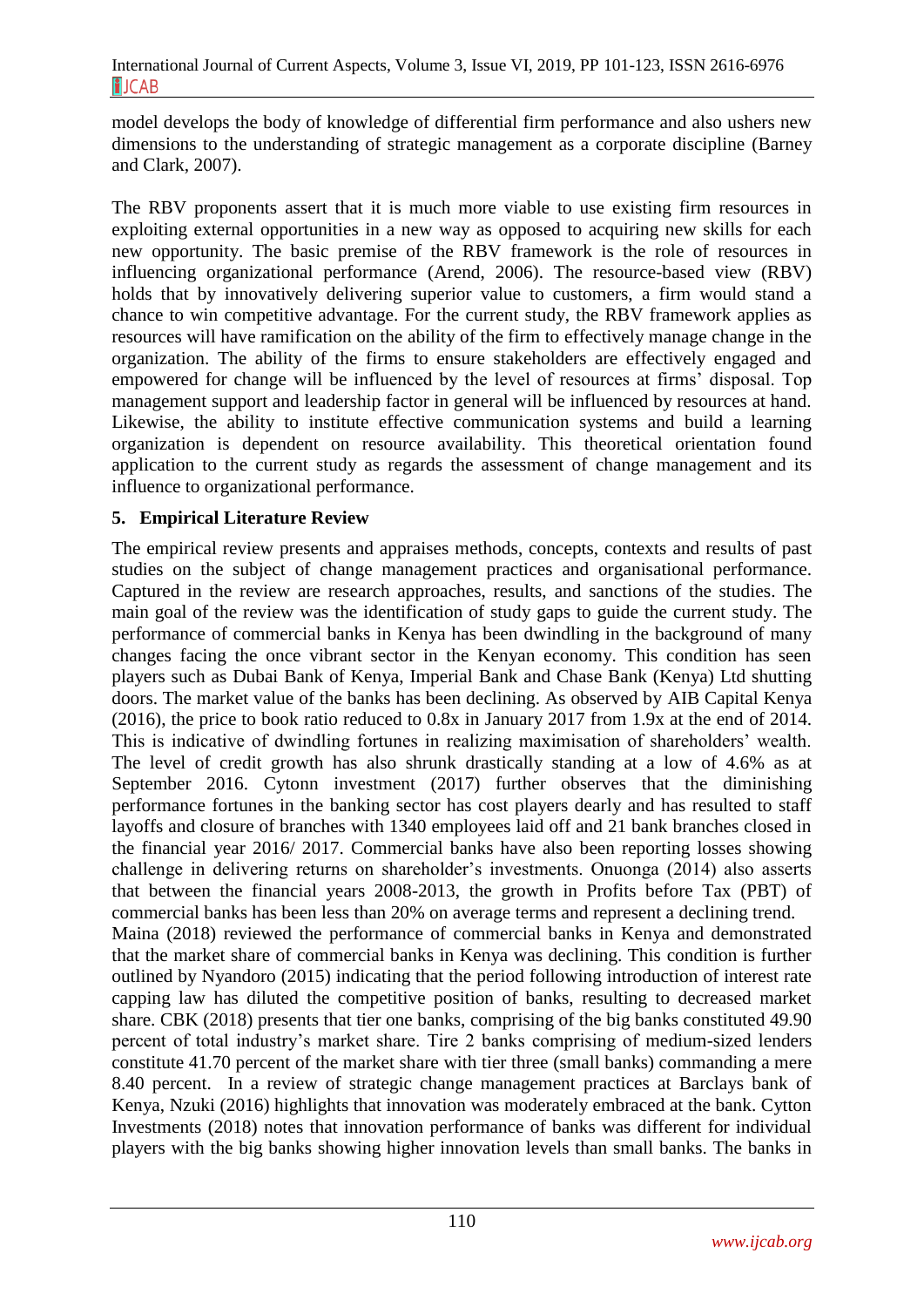tier one demonstrated high innovation performance with the tier 3 banks showing very little innovation.

Conner (2017) examined the diverse effects of stakeholder engagement on organizational performance. The study surveyed 150 Indian education directors in New Mexico and Oklahoma. Results indicated that stakeholder engagement positively influences organizational performance. Contextual gaps are identified on the need to replicate the study locally where studies on this subject are still rare. Conceptual gaps are unveiled on the need to broaden the concepts analyzed under the stakeholder engagement variable. Kenyoru (2015) analyzed stakeholder engagement and organizational performance. This was done through a case study of Kenya Power and Lighting Company, Eldoret Branch, Uasin-Gishu County– Kenya. The descriptive research design was used for the study which was anchored on stakeholder theory. The analysis produced descriptive along with inferential statistics. Findings indicated a positive effect of stakeholder involvement on organizational performance. Methodological gaps are identified on the need to consider a larger number of organizations for analysis away from case study method to enhance comparability of results.

Mlanya (2015) examined stakeholder involvement in strategic management and performance of British-American Investments Company limited. Primary data was also collected using an interview guide. Analysis produced descriptive statistics to guide answers to research questions. Results demonstrated that stakeholder involvement enhanced organizational performance. Methodological gaps are identified on need to cover a large number of organizations for better comparison. Njenga (2016) examined change management and performance of public universities in Kenya through a case study of the Technical University of Kenya. Specifically, the study was about establishing the influence of change communication, change leadership strategy, change planning strategy, and change execution strategy on performance. Findings indicated that change leadership strategy was a useful predictor of organisational performance. Methodological gaps are clear on the need to cover a wide range of organisations, away from the case study approach, to enhance comparison. More methodological gaps are exposed on the need to use inferential statistics in the analysis to improve generalizability.

Thomas (2014) assessed change management and performance of Nigerian Telecoms Industries. Specifically, Airtel Telecommunication Company was targeted. One-way ANOVA was used in the analysis. Results demonstrated that change leadership was a useful determinant of organisational performance. Empirical gaps are clear on need to consider other change management practices besides leadership for more detailed analysis. Contextual gaps are also presented on need conduct the study locally. Omari, Ateka, and Nyaboga (2013) focused on strategic change management practices and firm performance. Soft drink firms in western Kenya were targeted by the study. Leadership was found to enhance change management and ultimately on organisational performance. Empirical gaps are identified on the need to extend the analysis to cover more change management variables besides leadership.

Tsai (2011) analysed organizational cultures, leadership and job satisfaction amidst organisational change in Taiwan. The study used a cross-sectional study approach and targeted Taiwanian hospital nurses as the participants. Correlation analysis results indicated a significant positive relationship between leadership behaviour and job satisfaction and employee performance. The study presents methodological gaps on need to address organisational performance besides employee performance. Nzioka (2012) examined the link between organisational learning and performance of Kenyan commercial banks. A descriptive study approach was adopted. The population was made up of 43 banks. The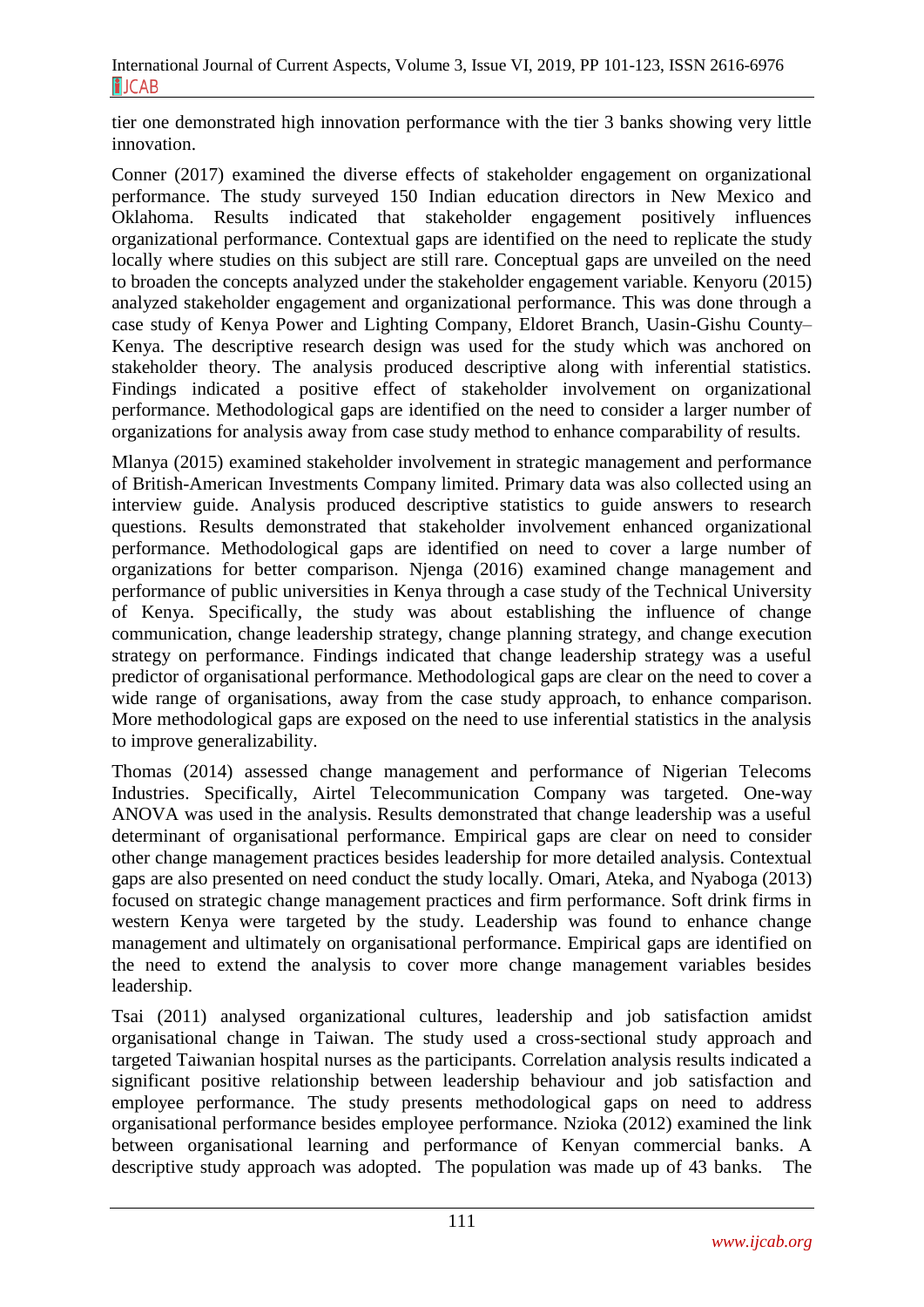study used descriptive alongside inferential statistics in the analysis. Results showed that organizational learning and firm performance are positively related. Contextual gaps are identified on the need to consider an up to date study as circumstances could have changed from the time the study was done.

Azizi (2017) assessed the association between organizational learning and organizational performance. The study targeted firms operating in the insurance industry of Tehran in Iran. The descriptive survey research approach was considered on a population of 120 insurance companies. Pearson correlation analysis was used to assess the links. Findings indicated a positive relationship between organizational learning and performance. Contextual gaps are presented on the need to replicate the study locally. Empirical gaps are also presented on need to expand the change management practices analysed. Santos-Vijande, López-Sánchez, and González-Mieres (2012) examined organizational learning, innovation, and performance in KIBS in Spain. A sample of 246 knowledge intensive business services (KIBS) was used. The results indicated that organisational learning was an important driver for adaptability to change, innovativeness, and organisational performance. Contextual gaps are identified on the need to replicate the study locally for more applicable results. Empirical gaps are further presented on the need to embrace a wider framework of change management variables, besides organisational learning in the analysis.

Shahrabi (2012) dwelt on the role of organizational learning and agility in change management. A desk study approach was adopted and focused on state owned enterprises. Literature was reviewed from the library, the internet and academic sources. The study concludes that organizational learning and agility determine the success of change management initiatives. Organisational learning enhances growth, better adaptation and effective management of change. Empirical gaps are unveiled on the need to expand the assessment to cover the relationship between change management and performance. Njenga (2016) examined change management strategy and performance of public universities in Kenya through a case study of the Technical University of Kenya. Specifically, the researcher was interested with the determination of the influence of change communication strategies, change leadership strategy, change planning strategy, and change execution strategy on performance. Data was collected through questionnaires. Descriptive statistics were used in the analysis. Results established that communication strategy was useful in determining organisational performance. Methodological gaps are evident on the need to cover a wide range of organisations, away from the case study approach, to enhance comparison of results. Further methodological gaps are clear on the need to use inferential statistics in the analysis to improve generalizability.

Karanja (2015) examined organizational change management and employee Performance. The study specifically targeted the Postal Corporation of Kenya for analysis. The population of the study was made up of 300 employees of the organisation based at the Nairobi headquarters. A sample of 61 employees was reached using stratified random sampling approach. The study relied on descriptive statistics in the analysis. Results indicated that organisational change management influence employee performance. Communication was highlighted as a key dimension to consider for enhancement of employee performance in the context of change. Methodological gaps are exposed on the need to consider a wide range of organisations for analysis to improve on comparison. More gaps are unveiled on need to use both descriptive and inferential statistics for more justifiable conclusions. Harp (2011) explored effective change communication in the workplace anchoring the analysis upon the goal setting theory. The study used a multi-methods approach to determine and construct a new dimension for effective change communication. The participants were more than 1,000 members of the workforce. The study provided a basis for evaluating effective change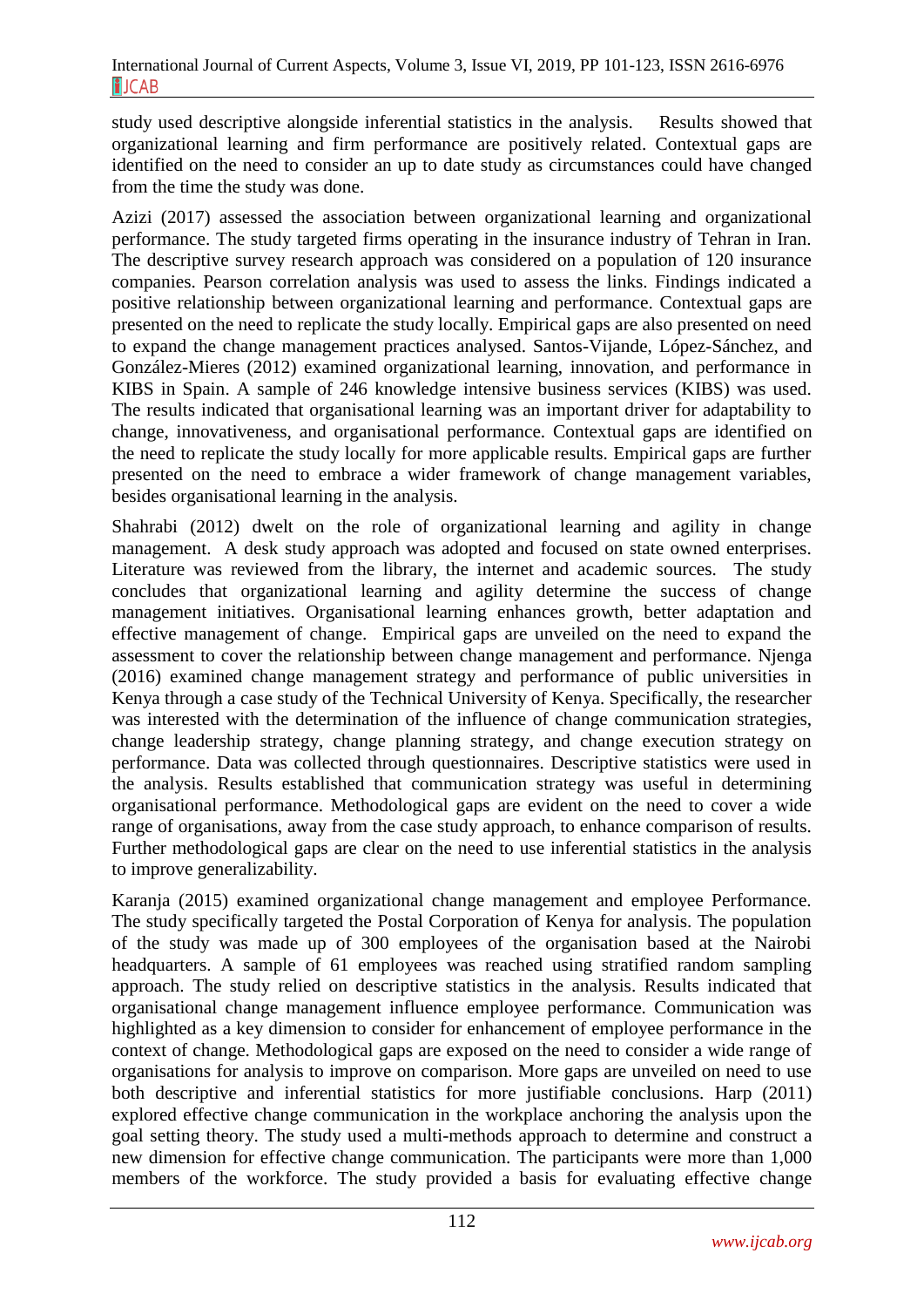communication as focusing on behaviour, trait, and knowledge for individuals. On the other hand, accuracy, clarity, and availability formed the basis of effective change communication at the organisational level. Empirical gaps are presented on the need to extend the analysis to cover the relationship between change communication and performance. Further gaps are unveiled on need to use more change variables in the analysis. Femi (2014) examined the influence of communication on workers' performance. Narrowed in for analysis were selected organisations in Lagos State, Nigeria. A questionnaire was the choice data collection tool and was distributed on a population of 120 respondents. Findings demonstrated a significant association between effective communication and workers' performance. Methodological gaps are unveiled on need to shift focus from employee performance to organisational performance. Empirical and conceptual gaps are clear on the need to embrace other dimensions of change management apart from communication in the analysis and need to broaden the concepts.

#### **6. Conceptual Framework**



*Figure 1: Conceptual Framework*

**Source:** *Researcher (2018)*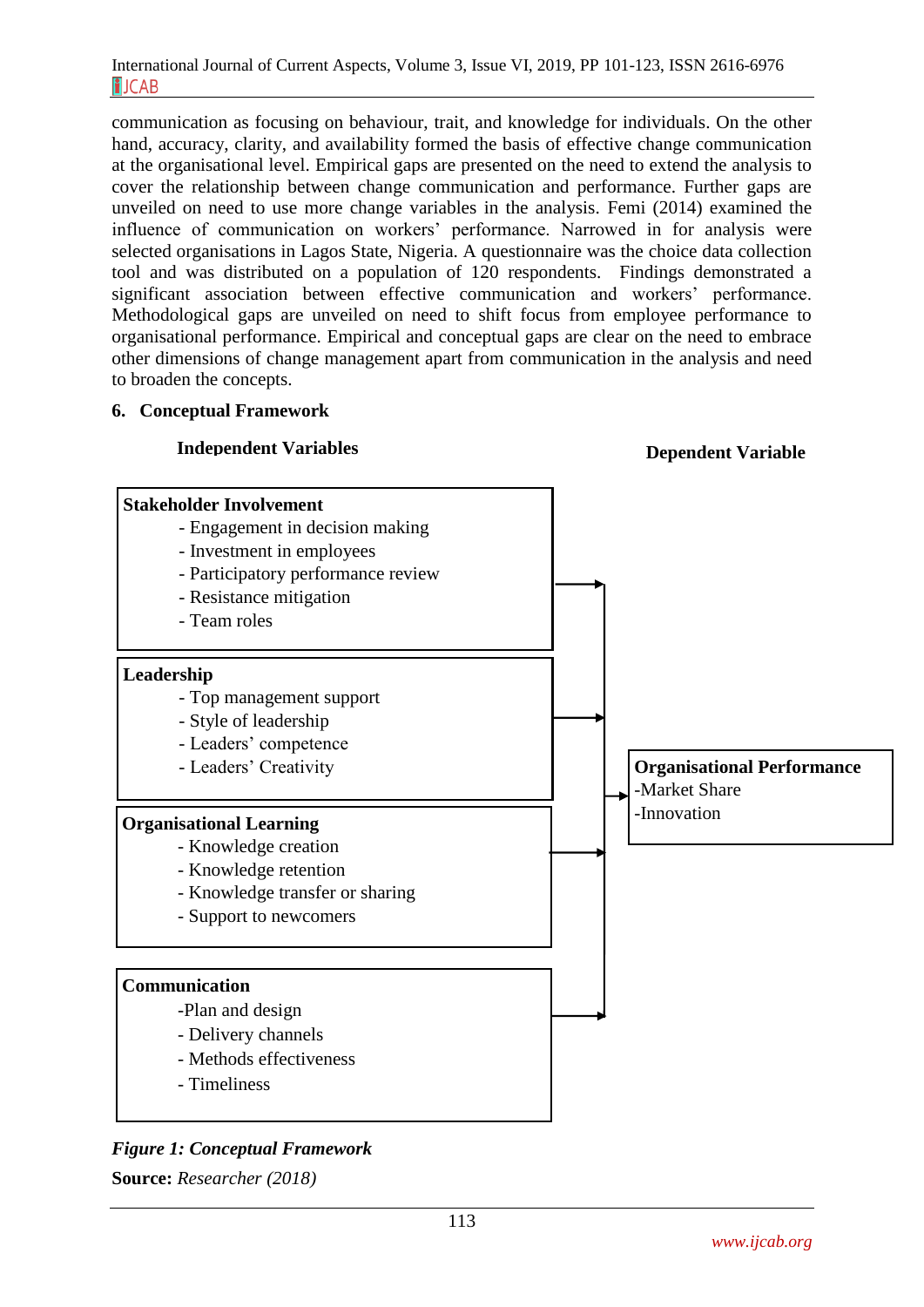The conceptual framework was constituted by four independent variables and a dependent variable. The independent variables were the practices of change management in the organisation namely; stakeholder involvement, leadership, organisational learning and communication. The dependent variable was organisational performance. The conceptual framework represents a thematic presentation of the subjects under analysis. The dependent variable was organizational performance of commercial banks. The study used non-financial metrics as the choice indicators of organizational performance. These included ccustomer attraction, customer retention, growth (customer base) and market share. The independent variables were the change management practices namely; stakeholder involvement, leadership, organizational learning and communication. Stakeholder involvement was indicated by analyzing the concepts of decision making, employee investment, participatory performance review resistance mitigation and team roles. Leadership was addressed from a perspective of style of leadership, leaders' competence, leaders' creativity. Additionally, organizational learning was analyzed the application of knowledge creation, knowledge retention, knowledge transfers or sharing support to newcomers. Communication focused on communication plan and design, communications channels, communication effectiveness and communication timeliness

### **7. Research Methodology**

A descriptive survey research design was applied to the current analysis. The approach was considered useful in effectively describing the state of change management and performance of the commercial banks as well as the existing relationships between the variables. According to Fowler (2013), a descriptive survey research approach permits the study not only to observe but also to define the conduct of variables without manipulating them. For the current analysis, the target population was made up of all the 15 commercial banks in Nyeri County, Kenya. The target respondents were the branch managers, accountants, credit managers, and marketing managers of all the commercial banks. The study used a census approach to subject all the banks to study. Ott and Longnecker (2015) highlights that a census subjects all conveniently accessible elements to the study. Where feasible, a census study would be ideal as it effectively controls sampling errors (Mugenda & Mugenda, 2003). The study therefore targeted a total of 60 respondents which meets and exceeds the threshold size of thirty (30) recommended by Mugenda and Mugenda (2003) as ideal to allow normal approximations.

A semi structured questionnaire was used in data collection and collected primary data. A secondary data checklist was used to collect secondary data from financial statements and management reports of the banks. Owing to the busy nature of the target respondents in corporate engagement, the drop and pick method was considered most convenient in questionnaire administration. The drop and pick method involves provision of the research instruments to participating respondents in person and planning to pick them at a later date (Mugenda & Mugenda, 2003). The researcher then gave the participants at least a week to respond to the questionnaire items. Secondary data was collected from financial statements and management reports of the firms and was guided by a secondary data checklist. Before the key analysis, the researcher sought to clean data to free it from possible manipulation and errors. Both descriptive statistics (means and standard deviations and inferential statistics (Multiple linear regression analysis, Analysis of Variance (ANOVA) and correlation analysis) were used in the main analysis. The following regression model was applied as adopted from Kutner, Nachtsheim and Neter (2004).

From the Model summary, the Coefficient of Determination (R squared) revealed the collective effect of influence of the four variables under change management strategies on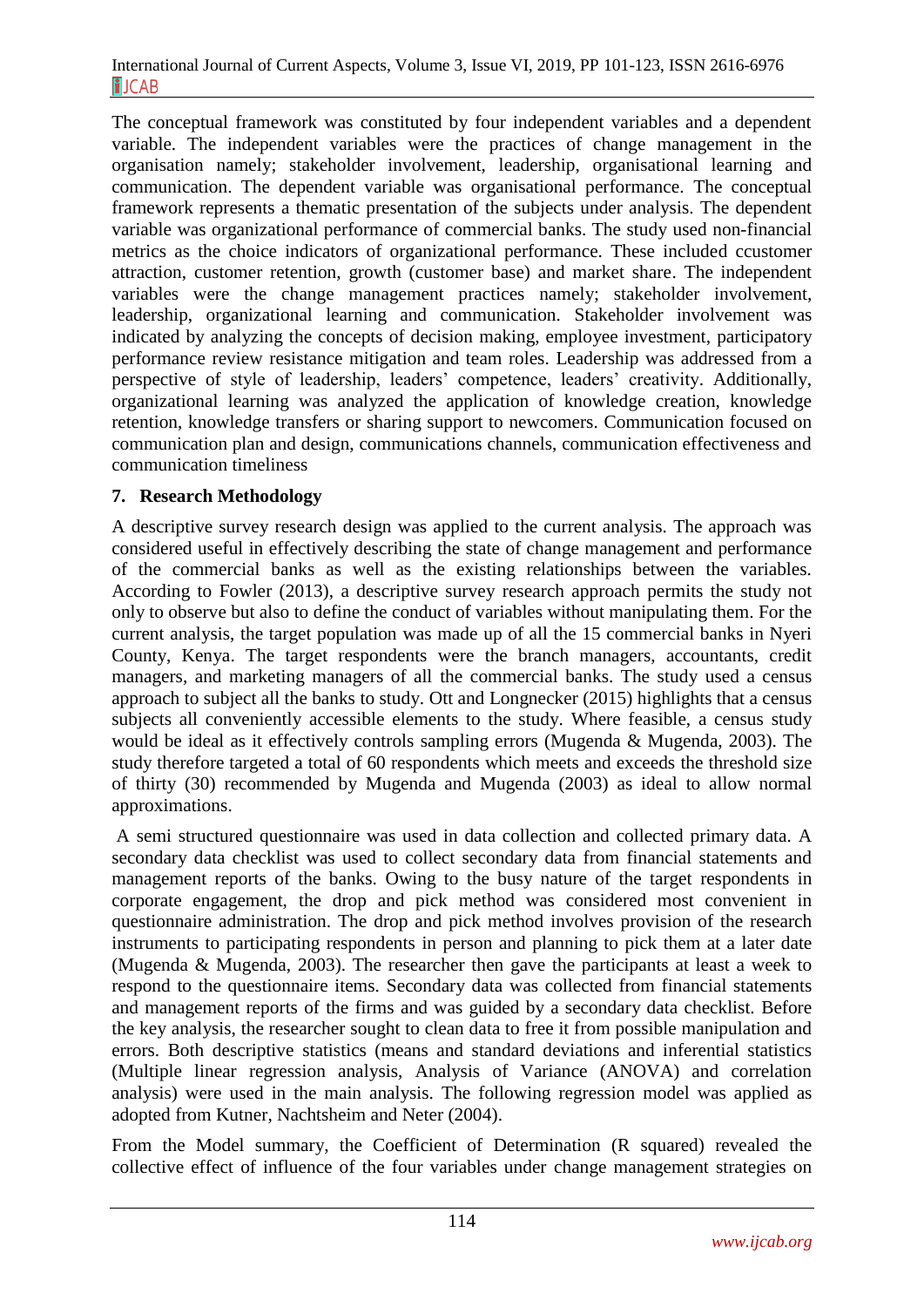organisational performance. The P Values in the ANOVA tables helped in determining whether the influence of each change management strategy on organisational performance is statistically significant. On the other hand, F Test on ANOVA was interpreted using a significance level of 0.05 or 5%. Therefore, if the P Value is greater than 0.05 i.e.  $P < (\alpha =$ 5% level of significance), then a conclusion was made that the change management strategy does not significantly affect organizational performance. Values of r which represents the correlation coefficient were utilized to indicate the degree and direction of relationships between variables and were interpreted on a scale of  $-1$  to  $+1$ . Values of  $r=1.0$  would indicate perfect correlation while values of  $r= 0$  to  $+1$  would mean that the two variables tend to increase or decrease together. Correlation values of  $r = 0.0$  means that the two variables do not vary together at all while values of  $r = -1$  to 0 indicate that as one variable increases, the other decreases. Finally, values of  $r = -1.0$  would indicate perfect negative or inverse correlation. The results were presented using tables, figures, equations and graphs.

## **8. Data Analysis Results**

The study applied the Pearson correlation analysis to determine and explain the nature, strength, and direction of association between change management and performance of commercial banks in Nyeri County, Kenya. Table 1 gives a summary of results of the Pearson Correlation Analysis.

|                                |                            | <b>Organisational Performance</b> |
|--------------------------------|----------------------------|-----------------------------------|
| Stakeholder Involvement        | <b>Pearson Correlation</b> | $.780**$                          |
|                                | Sig. (2-tailed)            | .001                              |
|                                | N                          | 50                                |
| Leadership                     | <b>Pearson Correlation</b> | $.602**$                          |
|                                | Sig. (2-tailed)            | .031                              |
|                                | N                          | 50                                |
| <b>Organisational Learning</b> | <b>Pearson Correlation</b> | $.514***$                         |
|                                | Sig. (2-tailed)            | .002                              |
|                                | N                          | 50                                |
| Communication                  | <b>Pearson Correlation</b> | $884***$                          |
|                                | Sig. (2-tailed)            | .020                              |
|                                | N                          | 50                                |

| <b>Table 1: Pearson Correlation Analysis</b> |  |  |  |  |
|----------------------------------------------|--|--|--|--|
|----------------------------------------------|--|--|--|--|

\*\*. Correlation is significant at the 0.01 level (2-tailed).

**Source:** *Survey data (2019)*

As demonstrated, all the independent variables (stakeholder involvement, leadership, organisational learning, and communication) are significantly and positively related with organisational performance. The coefficient for stakeholder involvement (0.780) and associated P value (0.001) shows a very strong, positive and statistically significant relationship with organisational performance. The strength of association between stakeholder involvement and organisational performance is considered very strong as the coefficient is above 0.70. The relationship is considered statistically significant as the P-value of 0.001 is less than 5% level of significance. The results agree with Conner (2017), Kenyoru (2015) and Mlanya (2015) who indicated that stakeholder involvement was positively correlated with performance.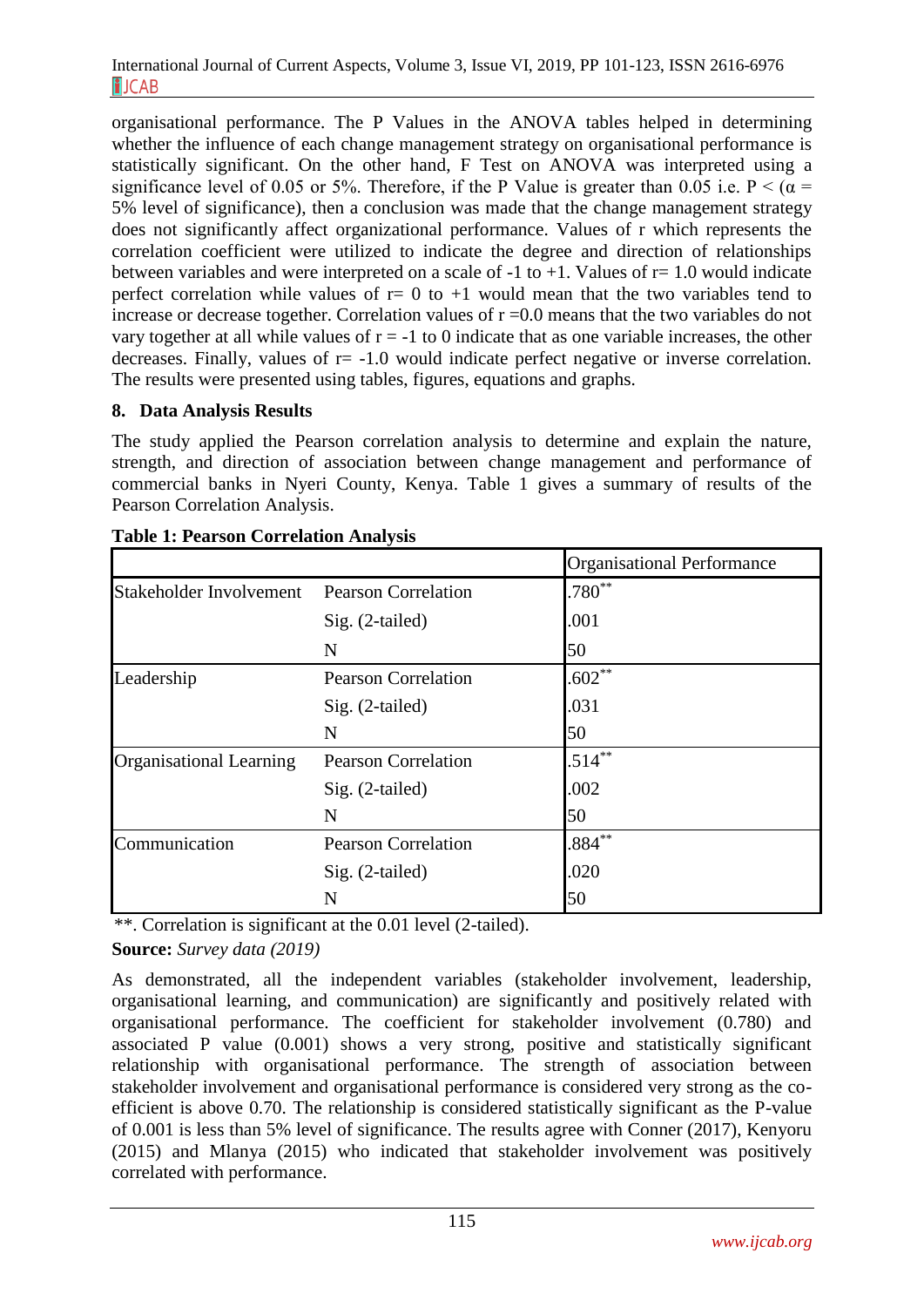The Pearson Correlation Coefficient for leadership (0.602) shows a strong, positive, and statistically significant relationship between leadership and organisational performance. The relationship is considered strong as the coefficient is greater than 0.50. In addition, the link is statistically significant since the P value of 0.031 is less than 5% level of significance. The findings agree with Njenga (2016), Thomas (2014), Omari, Ateka, &Nyaboga (2013) and Tsai (2011) who all indicated that leadership has a positive relationship with organisational performance.

The Pearson correlation coefficient for organisational learning (0.514) demonstrates existence of a strong, positive and statistically significant association between organisational learning and organisational performance. The link is considered strong as the coefficient is greater than 0.5. Further, the association is considered statistically significant since the P-value of 0.002 falls below the 5% level of significance. The study results agree with Nzioka (2012), Azizi (2017) and Shahrabi (2012) who found that organisational learning is positively correlated with organisational performance. Finally, the Pearson correlation coefficient for communication (0.884) indicates presence of a very strong, positive relationship between communication and organisational performance. The association is very strong as the coefficient is bigger than 0.7. In addition, the statistical significance threshold is observed as the P-value (0.020) is less than the 5% level of significance. The results agree with past studies including Njenga (2016), Karanja (2015), Harp (2011) and Femi (2014) who also established that communication was positively correlated with organisational performance.

The study also analysed data using the multiple linear regression analysis to understand the effect of change management and its components on organisational performance. The regression analysis was considered appropriate as it would provide evidence on the effect of specific change management practices on organisational performance hence help in fulfilling the research objectives. Results of the F Test on ANOVA are captured in Table 2. **Table 2: F Test on ANOVA**

| Model |                  | Sum of Squares |    | Mean Square | F    | Sig.              |
|-------|------------------|----------------|----|-------------|------|-------------------|
|       | Regression 4.001 |                |    | 1.000       | .368 | .002 <sup>a</sup> |
|       | Residual         | 294.490        | 46 | 6.402       |      |                   |
|       | Total            | 298.491        | 50 |             |      |                   |

*a. Predictors: (Constant), Stakeholder Involvement, Leadership, Organisational Learning, Communication*

*b. Dependent Variable: Organisational Performance*

Source: *Survey data (2019)*

At 5% significance level, the Analysis of Variance (ANOVA) output gives evidence that the gradient of the regression line was different from zero. This conclusion is reached as the P value of 0.002 was less than 0.05 or 5% level of significance. To that end, it was concluded that at least one independent variables (stakeholder involvement, leadership, organisational learning and communication) was a useful predictor of organisational performance. The model summary output further demonstrated the useful regression model in predicting organisational performance. Table 3 gives a summary of the output of the model summary.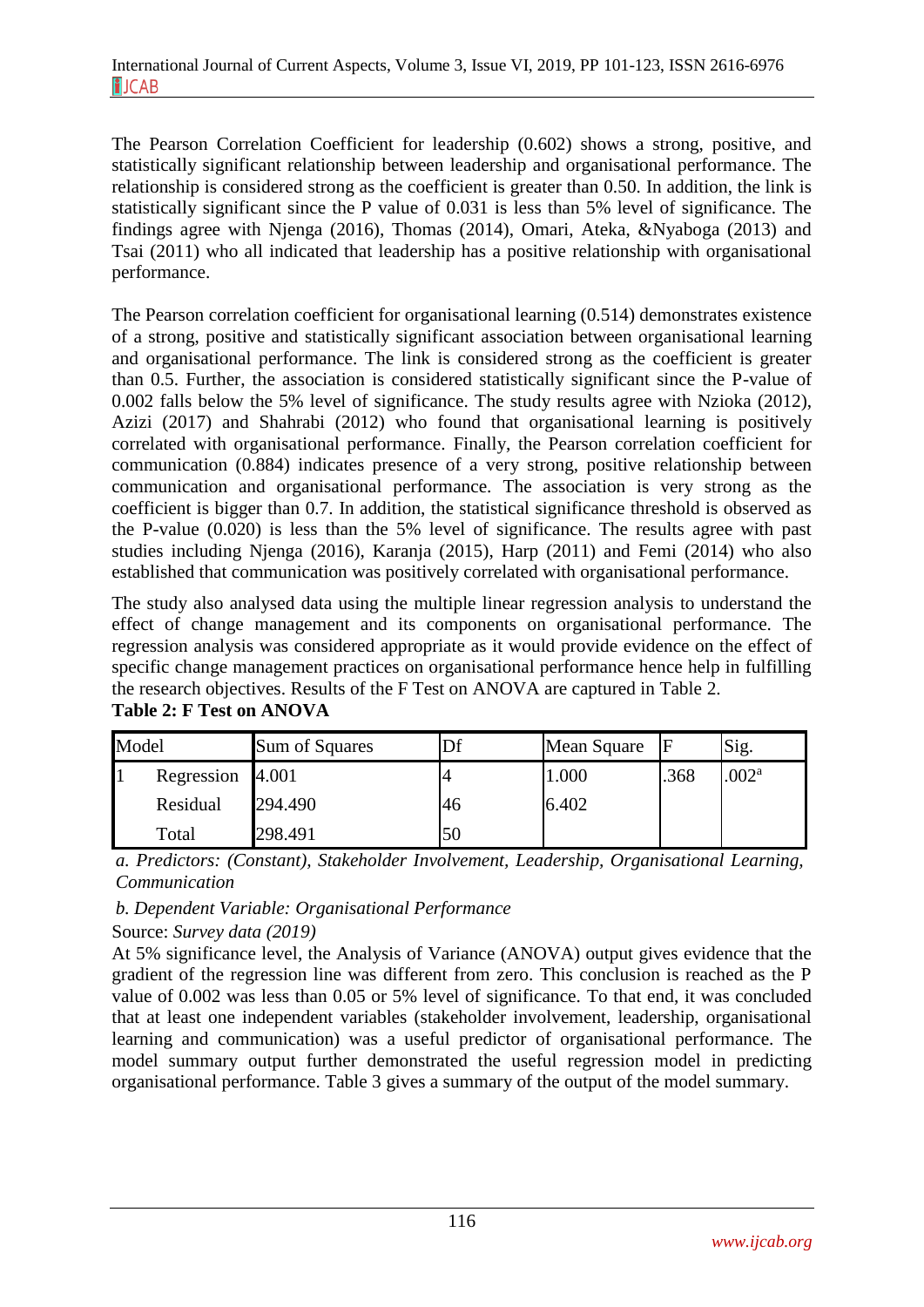|  |  |  | <b>Table 3: Regression Model Summary</b> |
|--|--|--|------------------------------------------|
|--|--|--|------------------------------------------|

| Model R |                   |      |      | R Square Adjusted R Square Std. Error of the Estimate Durbin-Watson |       |
|---------|-------------------|------|------|---------------------------------------------------------------------|-------|
|         | .841 <sup>a</sup> | .707 | .785 | 1.002001                                                            | 1.832 |

*a. Predictors: (Constant), Stakeholder Involvement, Leadership, Organisational Learning, Communication*

*b. Dependent Variable: Organisational Performance*

**Source:** *Survey data (2019)*

As shown by R square, the Coefficient of Determination (0.707), 70.70 percent of variation in organisational performance was explained by variation in change management and its component variables; stakeholder involvement, leadership, organisational learning and communication. As such, only 29.30 percent of variation in organisational performance was influenced by other factors not included in the model. To that end, a supposition was reached that at least one of the change management variables was a useful predictor of organisational performance (Draper, Smith, & Pownell,1966; Seber & Lee (2012). Table 4 presents the regression coefficients output. The coefficients table is key to fulfilling the objectives as it demonstrates the effect of each independent variable; stakeholder involvement, leadership, organisational learning and communication on organisational performance.

| Model |                                | Unstandardized<br>Coefficients |                 | Standardized<br>Coefficients |       |      |
|-------|--------------------------------|--------------------------------|-----------------|------------------------------|-------|------|
|       |                                | B                              | Std. Error Beta |                              |       | Sig. |
|       | (Constant)                     | 8.521                          | .500            |                              | 2.004 | .025 |
|       | Stakeholder Involvement        | .616                           | .323            | .603                         | 4.061 | .002 |
|       | Leadership                     | .599                           | .273            | .493                         | 2.407 | .007 |
|       | <b>Organisational Learning</b> | .803                           | .409            | .800                         | 1.651 | .013 |
|       | Communication                  | .901                           | .236            | .874                         | .967  | .001 |

**Table 4: Regression Model Coefficients**

*a. Dependent Variable: Organisational Performance*

Source: *Survey data (2018)*

The multiple linear regression model output indicate that all independent variables analysed: stakeholder involvement, leadership, organisational learning, leadership, organisational leaning and communication have a positive and statistically significant effect on organisational performance. The regression model for change management practices and organisational performance was therefore developed as follows;

Y=  $0.8521+0.616X_1+0.599X_2+0.803X_3+0.901X_4+\epsilon$ 

Where, Y = Organisational Performance,  $X_1$  = Stakeholder Involvement,  $X_2$  = Leadership,  $X_3$ = Organisational Learning and  $X_4$  = Communication. The coefficient for stakeholder involvement (0.616) implies that a unit increase in stakeholder involvement would result to a 0.616-unit improvement in organisational performance. The effect of stakeholder involvement on organisational performance is statistically significant since the associated P-Value (0.002) is below the 5% or 0.05 level of significance. Therefore, stakeholder involvement was a useful predictor of organisational performance. The results agree with Conner (2017), Kenyoru (2015) and Mlanya (2015) who indicated that stakeholder involvement has a positive effect on performance.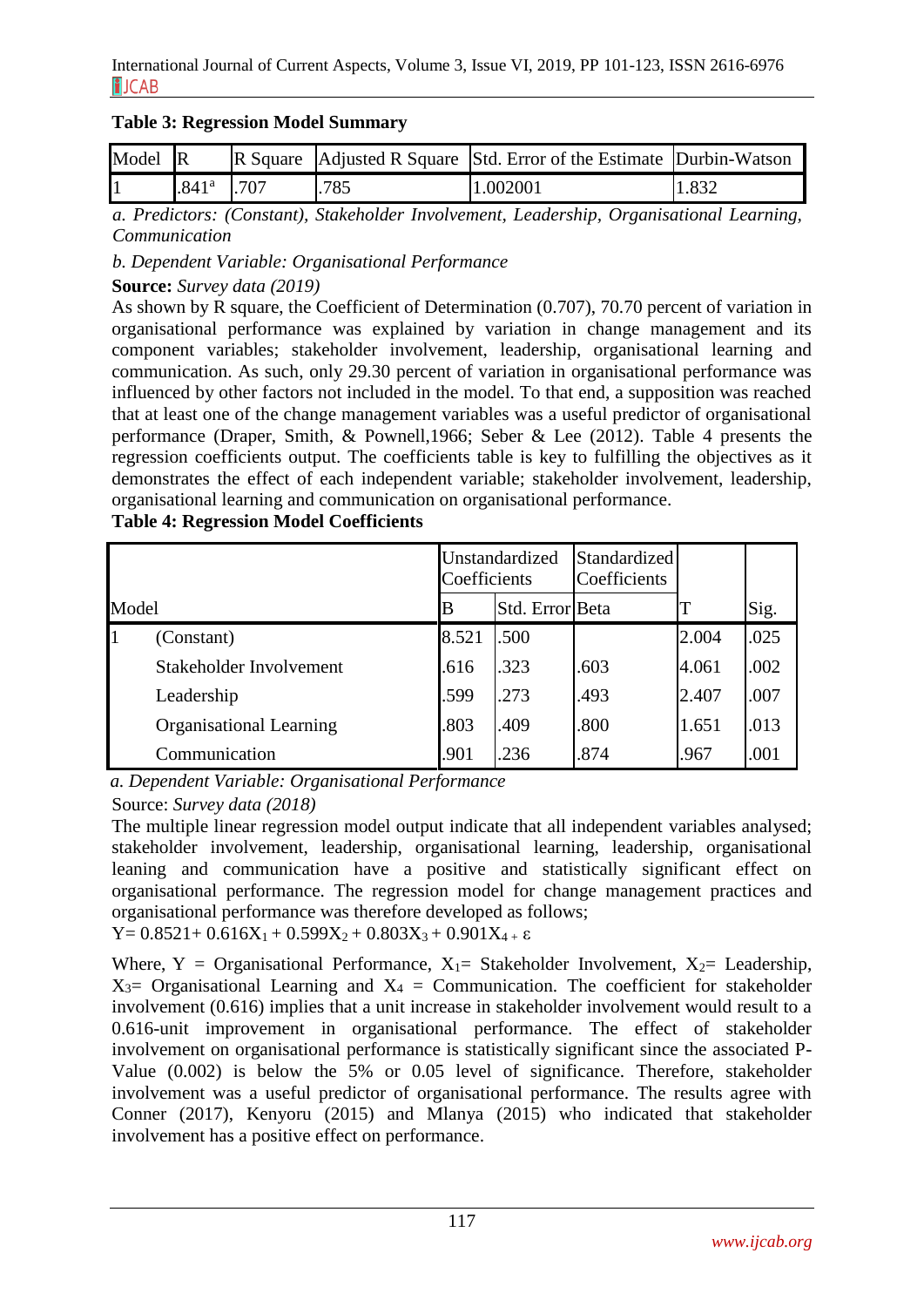The coefficient for leadership (0.599) represents a positive effect of leadership as a change management practice on organisational performance. The effect of leadership on organisational performance is statistically significant since the associated p-value of 0.007 is less than 5% or 0.05 significance level. Hence, a unit improvement in leadership would lead to a 0.599-unit improvement in organisational performance. Hence, leadership is a statistically significant determinant of organisational performance. The findings agree with Njenga (2016), Thomas (2014), Omari, Ateka, &Nyaboga (2013) and Tsai (2011) who all indicated that leadership has a positive effect on organisational performance. The coefficient for organisational learning (0.803) shows a positive effect of the variable on organisational performance. The effect of organisational learning on organisational performance is statistically significant since the associated p-value of 0.013 is less than 5% or 0.05 level of significance. Therefore, a unit improvement in organisational learning would result to a 0.803-unit improvement in organisational performance. Organisational learning is therefore a statistically significant determinant of organisational performance. The study results agree with Nzioka (2012), Azizi (2017) and Shahrabi (2012) who found that organisational learning has a positive effect on organisational performance. The coefficient for communication (0.901) represents a positive effect of communication as a change management variable on organisational performance. The effect of communication on organisational performance is considered statistically significant as the associated P-value of 0.001 is within the 5% or 0.05 significance boundary. Therefore, it was concluded that a unit improvement in communication as a change management practice, would result to a 0.901-unit improvement in organisational performance. Communication was therefore observed to be a statistically significant predictor of organisational performance. The results agree with past studies including Njenga (2016), Karanja (2015), Harp (2011) and Femi (2014) who also established that communication has a positive effect on organisational performance. The study consequently reached a conclusion that all the independent variables under change management practices (stakeholder involvement, leadership, organisational learning and communication) were useful predictors of organisational performance.

## **9. Conclusion**

Conclusions and generalizations are guided by the inferential statistics. On organizational performance, the study concluded that although the general average performance of commercial banks was good, there were wide discrepancies in individual banks' performance that required to be addressed. On stakeholder involvement, a conclusion was reached based on the Pearson Correlation Analysis that stakeholder involvement was significantly, strongly and positively related with organizational performance. Further the regression analysis results informed a conclusion that stakeholder involvement was statistically significant predictor of organizational performance. It was concluded that the model of stakeholder involvement in the organization was widely effective in achieving organizational goals. The Pearson correlation analysis informed a conclusion that that leadership has a strong, positive and statistically significant relationship with organisational performance. Multiple linear regression analysis results informed a conclusion that leadership has a positive influence on performance of banks. Generally, the banks had largely established an effective leadership practice to guide change initiatives. Regarding organisational learning, the Pearson correlation analysis results led to a conclusion that organisational learning has a positive and statistically significant relationship with organisational performance. Multiple regression analysis results informed a conclusion that organisational learning was a statistically significant predictor of organisational performance. Notably, of all other change management practices, organisational learning was found to have the second largest influence on organisational performance after communication. The Pearson correlation analysis results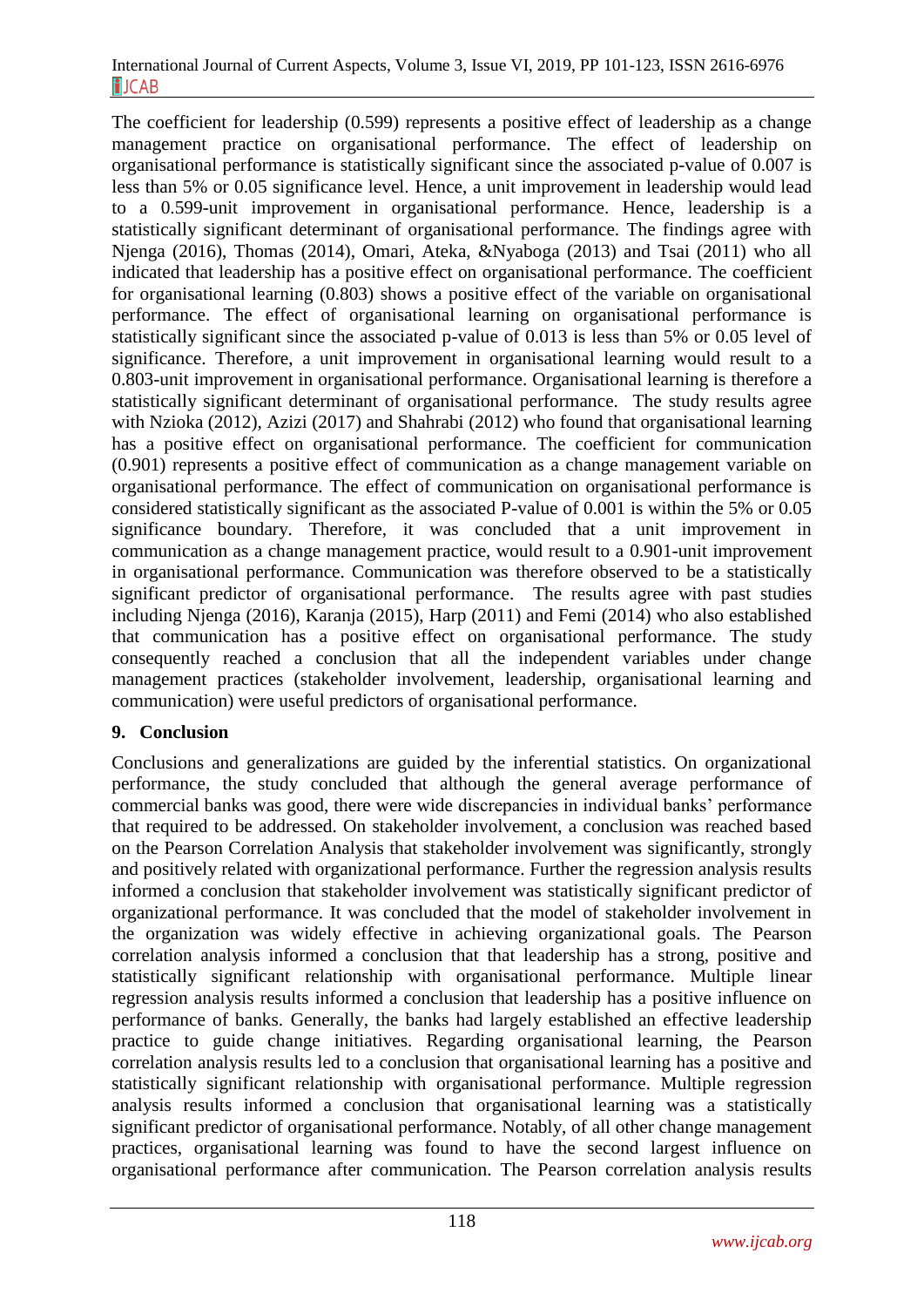informed a conclusion that communication as a change management practice has a very strong, positive relationship with organizational performance. Further, regression analysis results led to a conclusion that communication has a positive and statistically significant effect on organisational performance. Notably, communication yielded the highest effect on organisational performance.

## **10. Recommendations**

Although banks were effective in knowledge creation for change initiatives, there was need to improve on knowledge retention and knowledge transfer programs which was found to be moderately implemented. Specific action plans recommends to bank management to improve knowledge retention include enhanced knowledge capture, development of mentorship programs, and up scaling the level of employee training and development. The study recommends that bank leaders consider improvement of change resistance mitigation frameworks that were seen to be weak. The banks' management further needed to be keener in promoting team roles to ensure smooth transition and diffusion of change. On leadership, the study recommended that leaders enhance the creativity with which they ensured changes are efficiently and effectively being implemented. Notably, the creativity of leaders in change management was found to be unsatisfactory. The results indicated that banks had only moderately adopted the use of a variety of communications channels to ensure information reached all parties. The study recommends adoption of more communication channels as the factor yielded the strongest influence on performance. The study therefore recommends that organizational leaders pursue both formal and informal channels to improve on effectiveness and efficiency with which information is relayed.

### **References**

- Aladwani, A. M. (2001). Change management strategies for successful ERP implementation. *Business Process Management Journal*, *7*(3), 266–275.
- Ang, L., & Buttle, F. (2006). Customer retention management processes: A quantitative study. *European Journal of Marketing*, *40*(1/2), 83–99.
- Ansoff, H. I. (2003). Ansoff Matrix. *QuickMBA: Strategic Management*, 1–2.
- Azizi, B. (2017). The Study of Relationship between Organizational Learning and Organizational Performance. *Revista Administração Em Diálogo-RAD*, *19*(1), 164– 172.
- Babbie, E. R. (2011). *Introduction to social research*. Wadsworth Cengage learning.
- Balkenhol, B. (2007). *Microfinance and public policy: Outreach, performance and efficiency*. Springer.
- Bass, B. M., & Stogdill, R. M. (1990). *Handbook of leadership*. New York: Free Press. Retrieved from http://www.ulb.tu-darmstadt.de
- Bate, S. P. (2010). *Strategies for cultural change*. Routledge.
- Beerel, A. (2009). *Leadership and change management*. Sage.
- Burnes, B. (2004). *Managing change: A strategic approach to organisational dynamics*. Pearson Education.
- Cellars, T. (2007). Change management models: A look at McKinsey's 7-S model, Lewin's change management model and Kotter's eight step change model. *Associated Content*, *10*.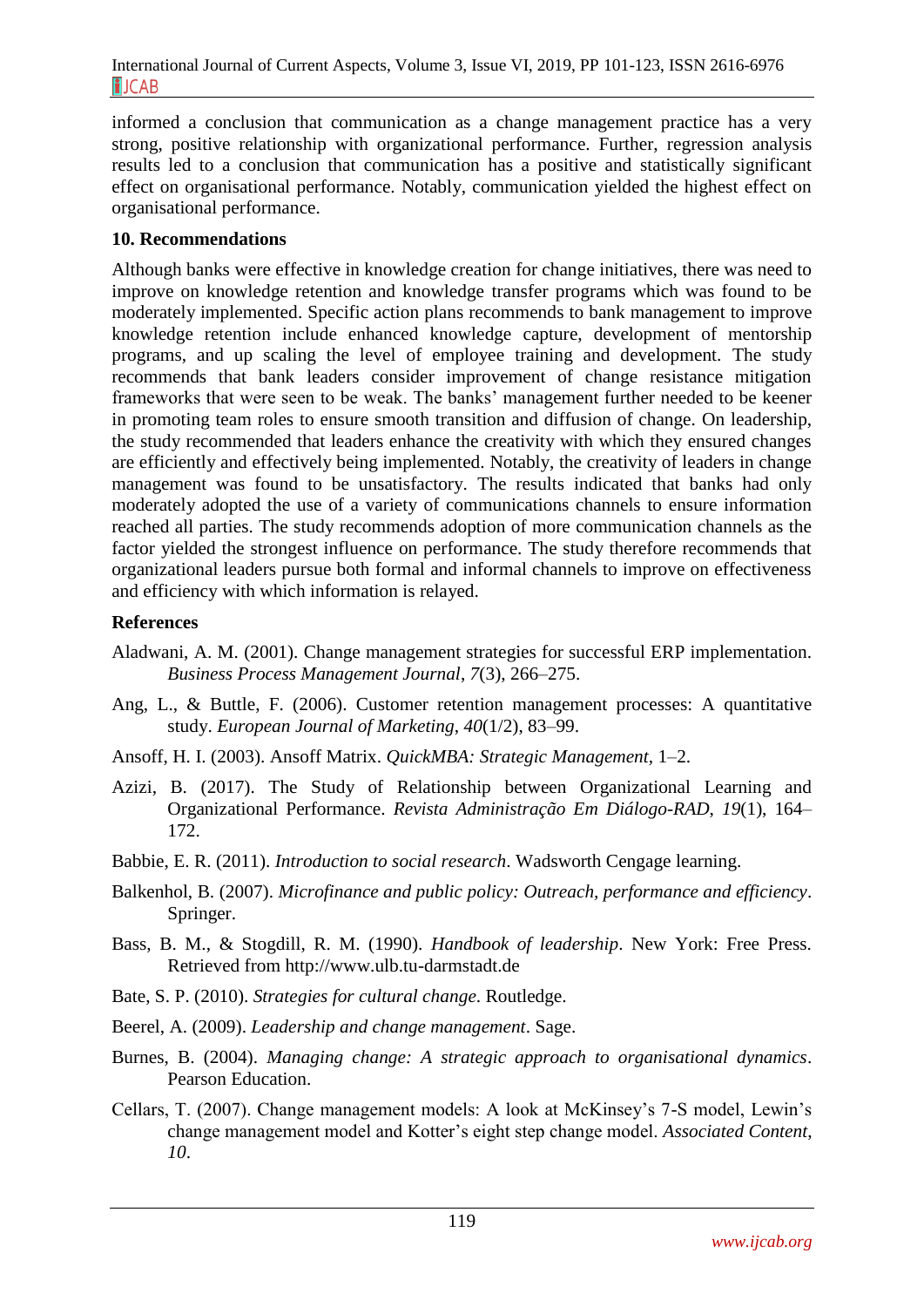- Conner, T. W. (2017). Exploring the Diverse Effects of Stakeholder Engagement on Organizational Performance. *The American Review of Public Administration*, *47*(6), 634–647.
- Cummings, T. G., & Worley, C. G. (2014). *Organization development and change*. Cengage learning.
- Dawson, P. M. (2001). On organisational change. Retrieved from http://citeseerx.ist.psu.edu/viewdoc/summary?doi=10.1.1.685.9493
- Dey, I. (2003). *Qualitative data analysis: A user friendly guide for social scientists*. Routledge.
- Doll, Y., & Miller, B. (2008). Applying the Kotter model: Making Transformational change in a large organization. *The International Journal of Knowledge, Culture, and Change Management*, *8*(1), 53–60.
- Doppelt, B. (2009). *Leading Change Toward Sustainability-: A Change-Management Guide for Business, Government and Civil Society*. Greenleaf Publishing.
- Femi, A. F. (2014). The Impact of Communication on Workers' Performance in Selected Organisations in Lagos State, Nigeria. *IOSR Journal of Humanities and Social Science (IOSR-JHSS)*, *19*(8), 75–82.
- Folan, P., & Browne, J. (2005). A review of performance measurement: Towards performance management. *Computers in Industry*, *56*(7), 663–680.
- Fowler, F. J. (2013). *Survey research methods*. Sage publications.
- Frankfort, C., & Nachmias, D. (2008). Research designs: Cross-sectional and quasiexperimental designs. *Research Methods in the Social Sciences. 7th Ed. New York: Worth*, 184–216.
- Frederick, N. K. (2015). Factors Affecting Performance of Commercial Banks in Uganda-A Case for Domestic Commercial Banks. *International Review of Business Research Papers*, *11*(1), 95–113.
- Gill, R. (2002a). Change management–or change leadership? *Journal of Change Management*, *3*(4), 307–318.
- Gill, R. (2002b). Change management–or change leadership? *Journal of Change Management*, *3*(4), 307–318.
- Gliem, J. A., & Gliem, R. R. (2003). Calculating, interpreting, and reporting Cronbach's alpha reliability coefficient for Likert-type scales. Midwest Research-to-Practice Conference in Adult, Continuing, and Community Education. Retrieved from https://scholarworks.iupui.edu/handle/1805/344
- Graetz, F., Rimmer, M., Lawrence, A., & Smith, A. (2006). *Managing organisational change*. John Wiley & Sons. Retrieved from http://dro.deakin.edu.au
- Hall, G. E., & Hord, S. M. (2006). Implementing change: Patterns, principles, and potholes. Retrieved from http://www.mathedleadership.org/docs/coaching/PL-B-HALL.pdf
- Hamel, G. (2008). The future of management. *Human Resource Management International Digest*, *16*(6). Retrieved from http://www.emeraldinsight.com
- Harp, A. L. (2011). Effective change communication in the workplace.
- Hayes, J. (2014). *The theory and practice of change management*. Palgrave Macmillan.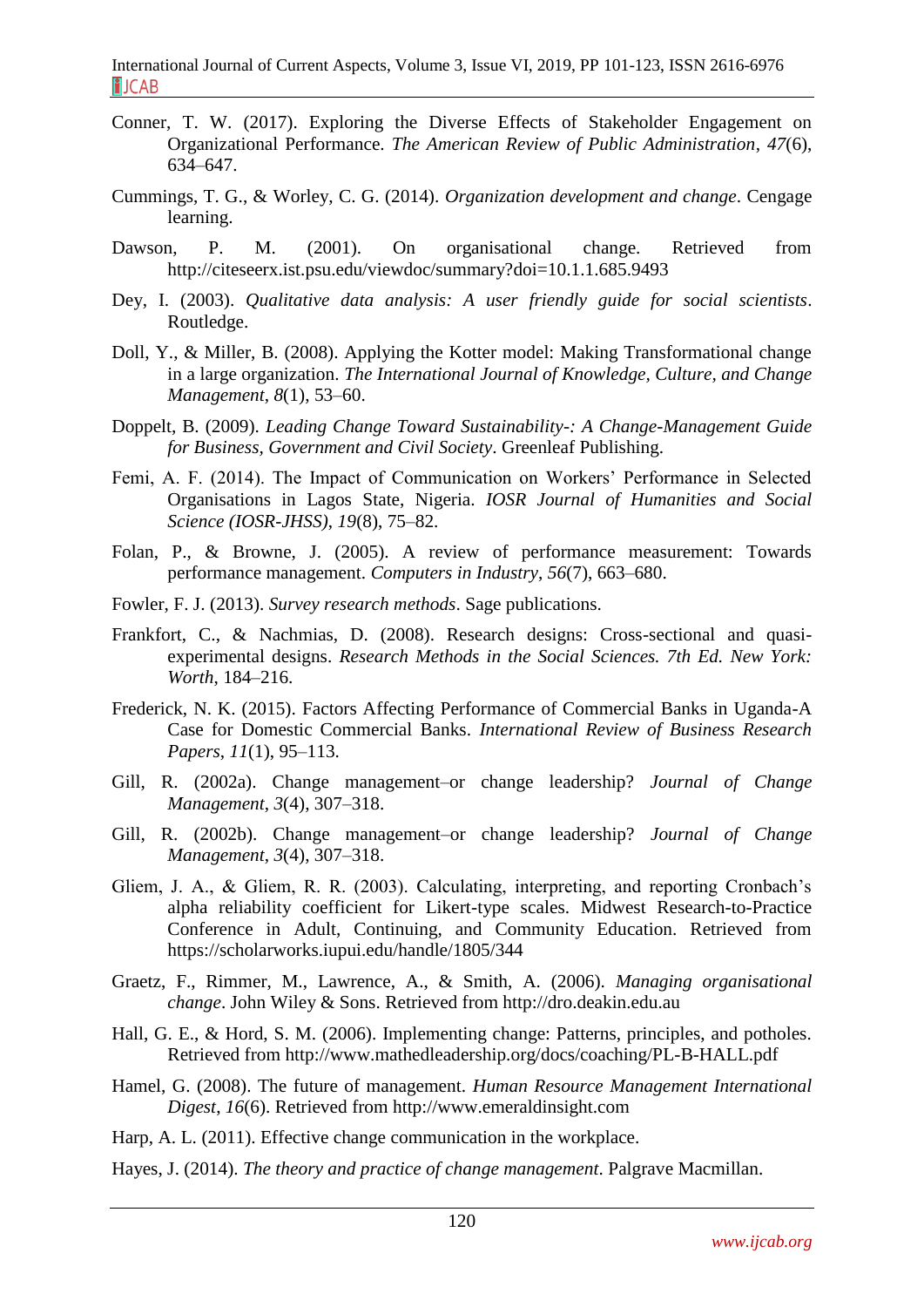- Heilpern, E., Haslam, C., & Andersson, T. (2009). When it comes to the crunch: What are the drivers of the US banking crisis? *Accounting Forum*, *33*(2), 99–113. https://doi.org/10.1016/j.accfor.2009.03.001
- Higgins, J. M. (2005). The eight 'S's of successful strategy execution. *Journal of Change Management*, *5*(1), 3–13.
- Hughes, M. (2007). The tools and techniques of change management. *Journal of Change Management*, *7*(1), 37–49.
- Ittner, C. D., & Larcker, D. F. (2003). Coming up short on nonfinancial performance measurement. *Harvard Business Review*, *81*(11), 88–95.
- Johnson, G., Whittington, R., Scholes, K., Angwin, D., & RegnŽr, P. (2013). *Exploring strategy text & cases*. Pearson Higher Ed.
- Kaplan, R. S. (2005). How the balanced scorecard complements the McKinsey 7-S model. *Strategy & Leadership*, *33*(3), 41–46.
- Kaplan, R. S., & Atkinson, A. A. (2015). *Advanced management accounting*. PHI Learning.
- Karanja, A. W. (2015). Organizational Change and Employee Performance: A Case on the Postal Corporation of Kenya. *Change*, *7*(11).
- Kenyoru, N. D. (2015). Stakeholder Engagement and Organizational Performance: A Case of Kenya Power and Lighting Company, Eldoret Branch, Uasin-Gishu County–Kenya. *Archives of Business Research*, *3*(2).
- Kothari, C. R. (2011). *Research methodology: methods and techniques*. New Age International.
- Kotter, J. P. (1996). *Leading change*. Harvard Business Press.
- Kutner, M. H., Nachtsheim, C., & Neter, J. (2004). *Applied linear regression models*. McGraw-Hill/Irwin.
- Levasseur, R. E. (2001). People skills: Change management tools—Lewin's change model. *Interfaces*, *31*(4), 71–73.
- Lewin, K. (1947). Group decision and social change. *Readings in Social Psychology*, *3*, 197– 211.
- Mabwe, K. (2010). A Financial Ratio Analysis of Commercial Bank Performance in South Africa. *African Review of Economics and Finance*, *2*.
- McLeod, J. (2011). *Coping with work stress: A review and critique*. Taylor & Francis.
- McMahon, G. (2014). *Handbook of counselling*. Routledge.
- Miles, M. B., Huberman, A. M., & Saldana, J. (2013). *Qualitative data analysis*. Sage.
- Mlanya, L. M. (2015). *Stakeholder involvement in Strategic management and performance of British-American Investments Company limited (BAICL)* (PhD Thesis). Doctoral Dissertation, University of Nairobi.
- Morgan, D., & Zeffane, R. (2003a). Employee involvement, organizational change and trust in management. *International Journal of Human Resource Management*, *14*(1), 55– 75.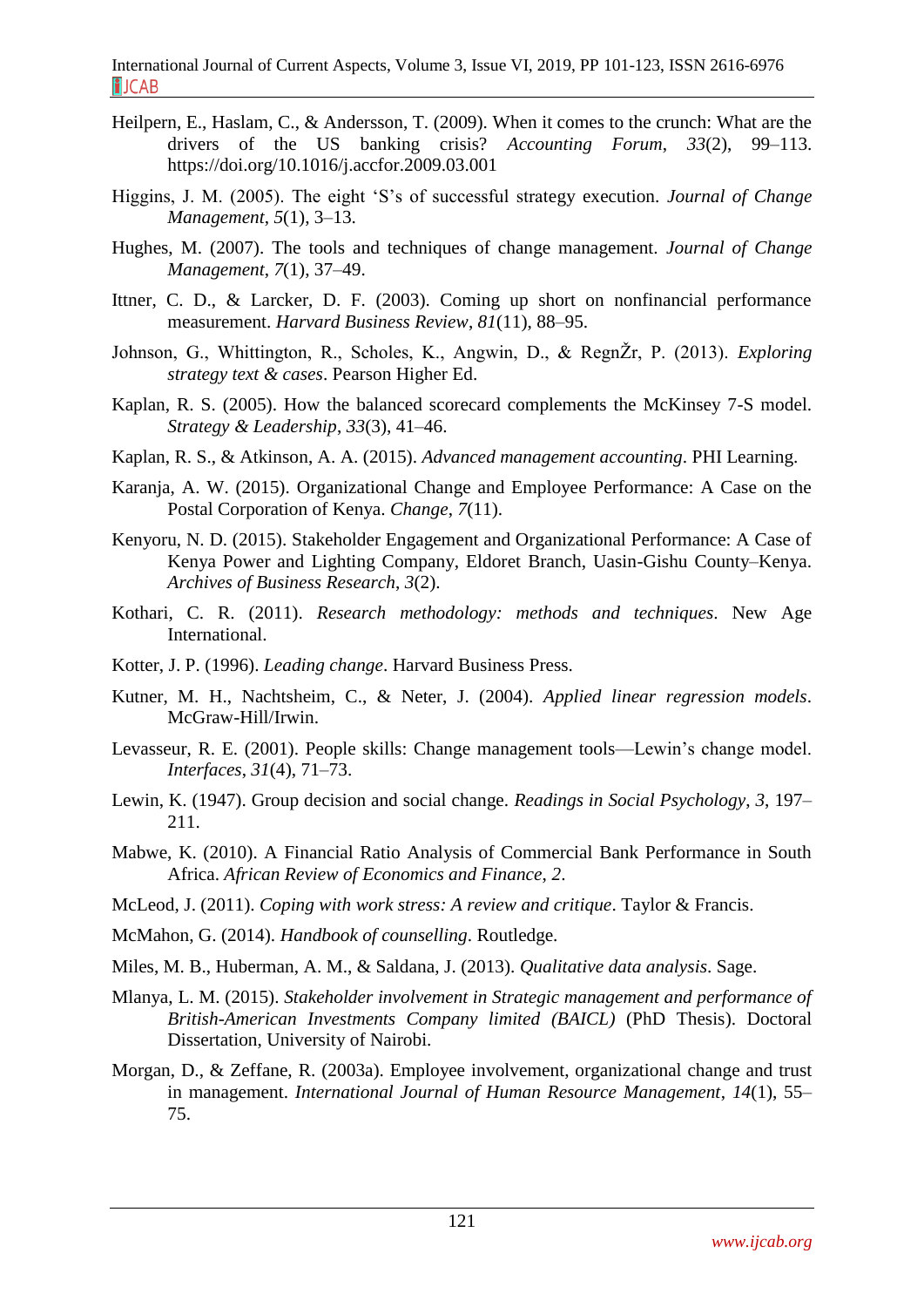- Morgan, D., & Zeffane, R. (2003b). Employee involvement, organizational change and trust in management. *International Journal of Human Resource Management*, *14*(1), 55– 75.
- Mugenda, O. M., & Mugenda, A. G. (2003). Research methods. *Nairobi: ACTS*.
- Murphy, A. (2009). *Organisational Change Management*. National College of Ireland. Retrieved from http://trap.ncirl.ie/718/
- Njenga, M. W. (2016). Effects of change management strategy on performance in public universities in Kenya, the case of the Technical University of Kenya. *Strategic Journal of Business & Change Management*, *3*(2).
- Nzioka, S. K. (2012). *The relationship between organisational learning and performance Imrovement in Kenya's commercial banks* (PhD Thesis). University of Nairobi.
- Oloo, D. O. (2012). *Effects of change management practices on financial performance of the postal corporation of Kenya* (Thesis). Retrieved from http://irlibrary.ku.ac.ke/handle/123456789/5261
- Omari, Ateka, & Nyaboga. (2013). *The influence of strategic change management practices on organizational performance: A case of the operations of soft drink industries in western Kenya.* Kisii University. Retrieved from http://www.academia.edu
- Onuonga, S. M. (2014). The analysis of profitability of kenyas top six commercial banks: Internal factor analysis. *American International Journal of Social Science*, *3*(5), 94– 103.
- Ott, R. L., & Longnecker, M. (2015). *An introduction to statistical methods and data analysis*. Nelson Education.
- Penman, S. H., & Penman, S. H. (2007). *Financial statement analysis and security valuation*. McGraw-Hill New York. Retrieved from http://www.academia.edu
- Peters, T. J., & Waterman, R. H. (1982). Insearch of excellence. *New York*.
- Proctor, T., & Doukakis, I. (2003). Change management: the role of internal communication and employee development. *Corporate Communications: An International Journal*, *8*(4), 268–277.
- Rose, G. (2012). Ethics and visual reserach methodologies. *2012). Visual Methodologies: An Introduction to Reaserching with Visual Materials Accessed*, *19*(16), 328–344.
- Rose, K. H. (2002). Leading change: A model by John Kotter. *Retrieved December*, *5*, 2006.
- Santos-Vijande, M. L., López-Sánchez, J. Á., & González-Mieres, C. (2012). Organizational learning, innovation, and performance in KIBS. *Journal of Management & Organization*, *18*(6), 870–904.
- Shahrabi, B. (2012). The role of organizational learning and agility in change management in state enterprises: A customer-oriented approach. *International Research Journal of Applied and Basic Sciences*, *3*(12), 2540–2547.
- Smith, I. (2005). Achieving readiness for organisational change. *Library Management*, *26*(6/7), 408–412.
- Thomas, J. S. (2001). A methodology for linking customer acquisition to customer retention. *Journal of Marketing Research*, *38*(2), 262–268.